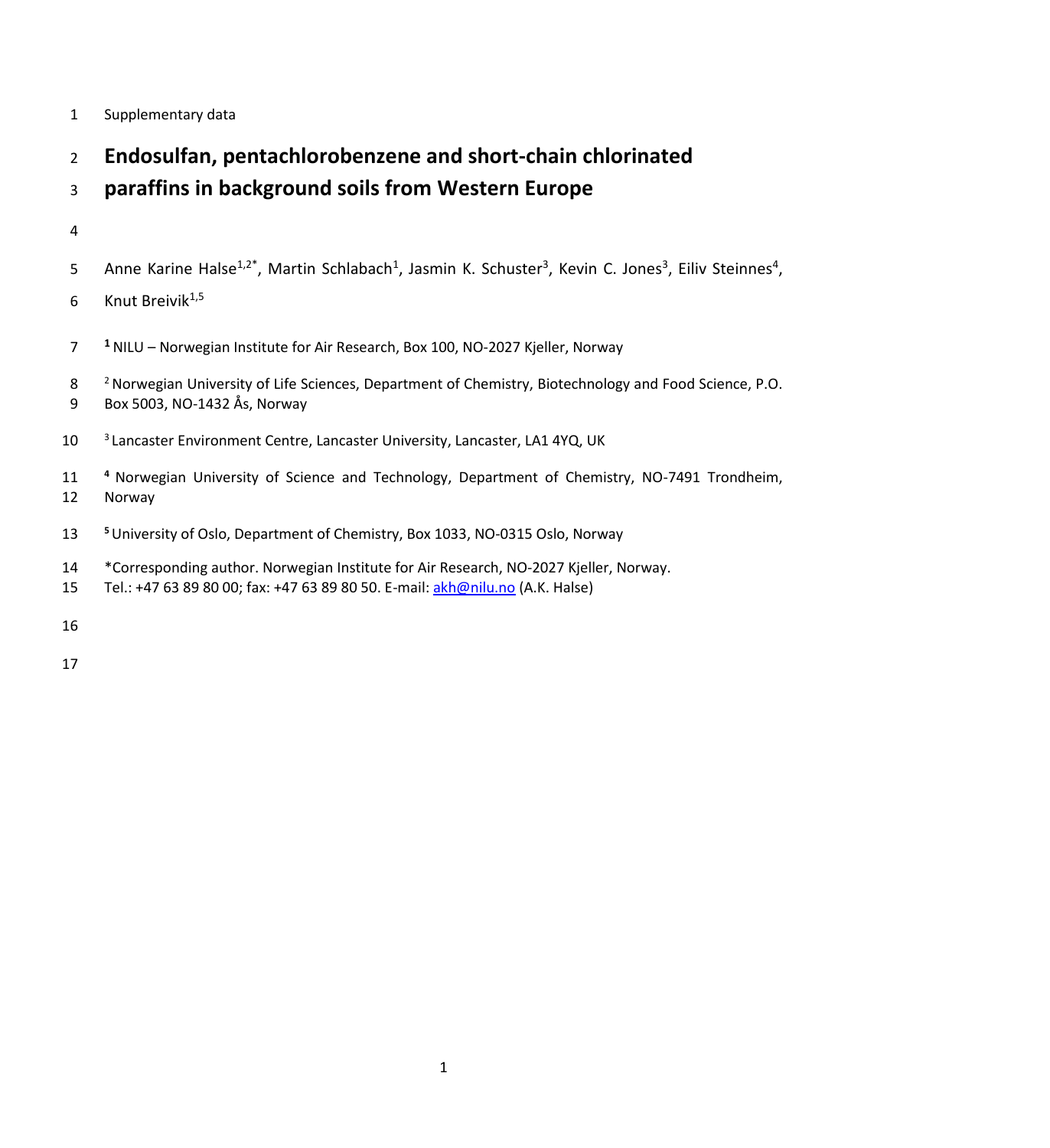# **Table of Contents**

| 19             | 1. |        |                                                                                                                                                                                                       |  |
|----------------|----|--------|-------------------------------------------------------------------------------------------------------------------------------------------------------------------------------------------------------|--|
| 20<br>21       |    |        | Table A1: Information related to sample site, sample characteristics, geographical coordinates and                                                                                                    |  |
| 22             |    |        |                                                                                                                                                                                                       |  |
| 23<br>24       |    |        | Table A3: Results for the recovery, i.e. range, average and standard deviation (SD) for soil and                                                                                                      |  |
| 25<br>26<br>27 |    |        | Table A4: Average $\pm$ standard deviation and ranges for the concentration of $\Sigma$ endosulfans,<br>pentachlorobenzene (PeCB) and short chain chlorinated paraffins (SCCPs), in addition to blank |  |
| 28<br>29       |    |        | Table A5: Individual concentrations for each UK and Norwegian sites, expressed as ng/g dry weight                                                                                                     |  |
| 30<br>31       |    |        | Table A6: Results from correlation analysis with statistical significance for latitude, land use                                                                                                      |  |
| 32<br>33       |    |        | Table A7: Results from correlation analysis with statistical significance for latitude, land use and                                                                                                  |  |
| 34<br>35       |    |        | Table A8: Results from correlation analysis with statistical significance for latitude, land use and                                                                                                  |  |
| 36<br>37       |    |        | Table A9: Results from correlation analysis with statistical significance for latitude, land use and                                                                                                  |  |
| 38             |    | 2.     |                                                                                                                                                                                                       |  |
| 39             |    | 2.1.   |                                                                                                                                                                                                       |  |
| 40             |    | 2.2.   |                                                                                                                                                                                                       |  |
| 41             |    | 2.2.1. |                                                                                                                                                                                                       |  |
| 42             |    | 2.2.2. |                                                                                                                                                                                                       |  |
| 43             |    | 2.3.   |                                                                                                                                                                                                       |  |
| 44             |    | 2.4.   |                                                                                                                                                                                                       |  |
| 45             |    | 2.5.   |                                                                                                                                                                                                       |  |
| 46             |    | 2.6.   |                                                                                                                                                                                                       |  |
| 47             |    | 2.7.   |                                                                                                                                                                                                       |  |
| 48             |    | 2.8.   |                                                                                                                                                                                                       |  |
| 49             |    | 2.8.1. |                                                                                                                                                                                                       |  |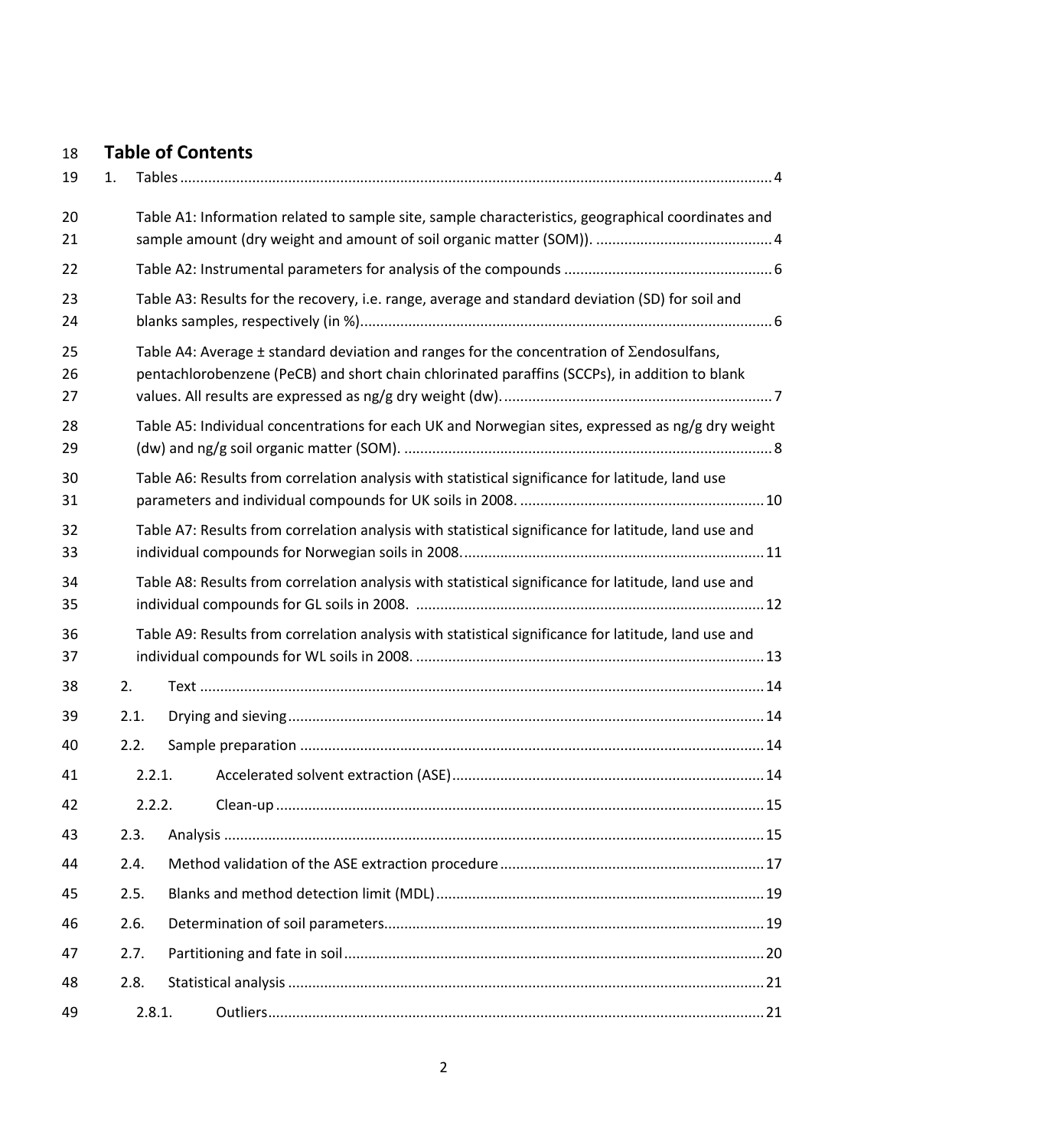| 4. |  |                                                                                  |
|----|--|----------------------------------------------------------------------------------|
|    |  | Figure A1 Map showing sampling sites in UK and Norway. (Schuster et al., 2011)22 |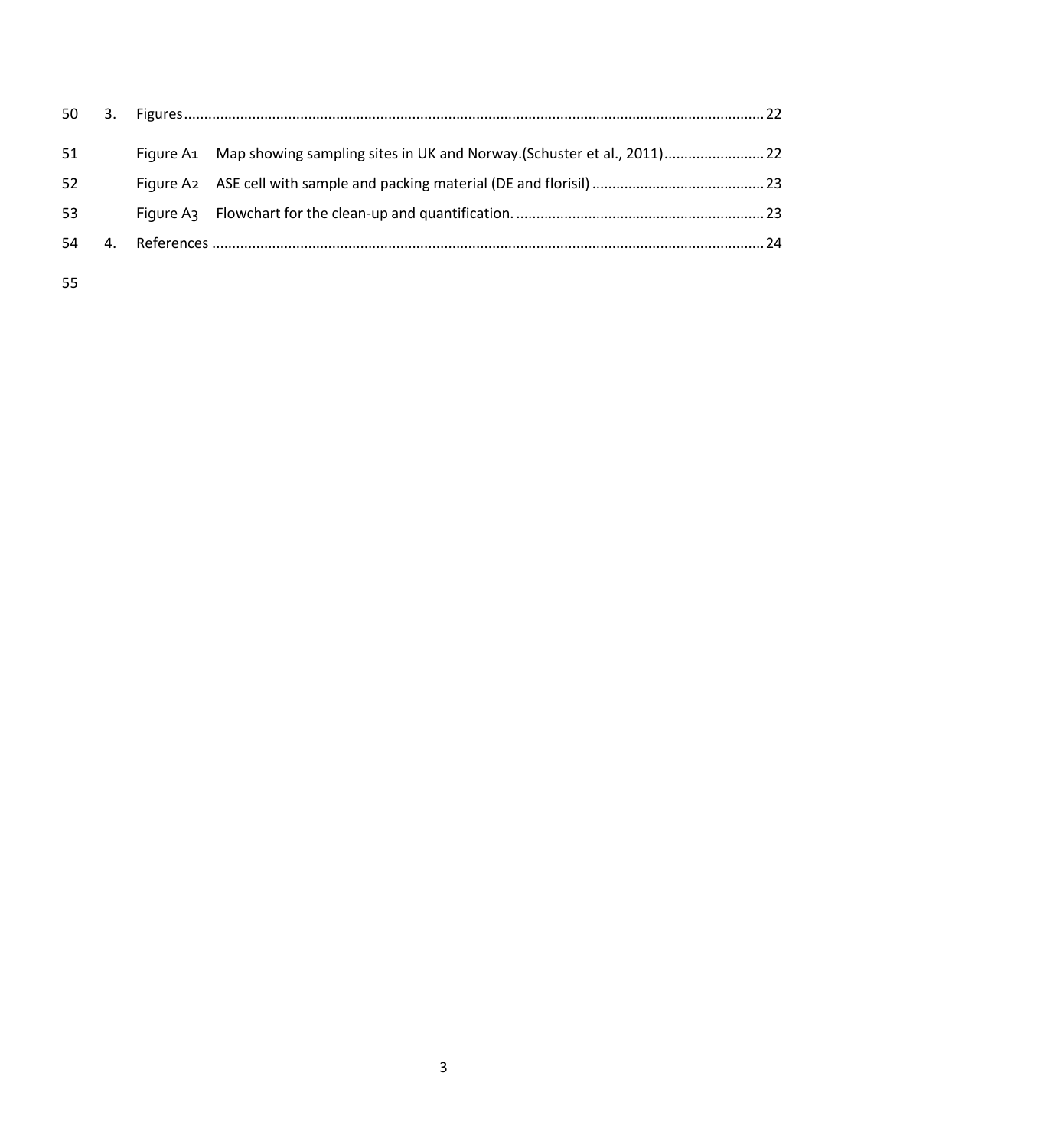# 56 **1. Tables**

|      | Table A1: Information related to sample site, sample characteristics, geographical coordinates and sample amount (dry weight and amount of |
|------|--------------------------------------------------------------------------------------------------------------------------------------------|
| - 58 | soil organic matter (SOM)).                                                                                                                |

<span id="page-3-1"></span><span id="page-3-0"></span>

| Country               | <b>Site</b>      | Land use  | Latitude<br>$[^{\circ}]$ | Longitude<br>$[^{\circ}]$ | Sample amount<br>g dw | SOM g/g dw  |
|-----------------------|------------------|-----------|--------------------------|---------------------------|-----------------------|-------------|
| United Kingdom        | Bodwin           | WL        | 50.58                    | $-4.52$                   | 0.85                  | 0.97        |
| United Kingdom        | Bodwin           | GL        | 50.58                    | $-4.52$                   | 2.04                  | 0.29        |
| United Kingdom        | Okehamptons      | WL        | 50.76                    | $-4.00$                   | 0.73                  | 0.87        |
| United Kingdom        | Okehamptons      | GL        | 50.78                    | $-3.91$                   | 3.04                  | 0.20        |
| United Kingdom        | Tiverton         | GL        | 51.03                    | $-3.52$                   | 2.47                  | 0.14        |
| United Kingdom        | Tiverton         | WL        | 51.03                    | $-3.51$                   | 2.01                  | 0.36        |
| United Kingdom        | Aberystwyth      | GL        | 52.20                    | $-3.79$                   | 1.86                  | 0.86        |
| United Kingdom        | Aberyswyth       | <b>WL</b> | 52.43                    | $-4.03$                   | 2.56                  | 0.18        |
| United Kingdom        | Corris           | WL        | 52.64                    | $-3.84$                   | 1.89                  | 0.32        |
| United Kingdom        | Betsw-y-coed     | WL        | 53.05                    | $-3.80$                   | 2.61                  | $^{1/0.68}$ |
| <b>United Kingdom</b> | Betsw-y-coed     | GL        | 53.11                    | $-3.78$                   | 2.41                  | 1/0.15      |
| United Kingdom        | Hazelrigg        | GL        | 54.01                    | $-2.78$                   | 2.35                  | 0.17        |
| United Kingdom        | Hawkshead        | <b>WL</b> | 54.33                    | $-3.00$                   | 1.74                  | 0.52        |
| United Kingdom        | Hawkshead        | GL        | 54.33                    | $-3.00$                   | 1.97                  | 0.25        |
| United Kingdom        | Ae, Dumfries     | GL        | 55.20                    | $-3.60$                   | 2.39                  | 0.27        |
| United Kingdom        | Ae, Dumfries     | WL        | 55.20                    | $-3.61$                   | 3.20                  | 0.24        |
| United Kingdom        | Clachan          | GL        | 55.76                    | $-5.54$                   | 0.75                  | 0.77        |
| United Kingdom        | Clachan          | WL        | 55.77                    | $-5.53$                   | 1.80                  | 0.66        |
| United Kingdom        | Colonsay         | GL        | 56.08                    | $-6.20$                   | 1.34                  | 0.48        |
| United Kingdom        | Colonsay         | WL        | 56.10                    | $-6.18$                   | 2.75                  | 0.13        |
| United Kingdom        | Tyndrum          | WL        | 56.45                    | $-4.71$                   | 1.18                  | 0.92        |
| United Kingdom        | Glencoe          | GL        | 56.66                    | $-5.07$                   | 1.34                  | 0.90        |
| United Kingdom        | <b>Broadford</b> | GL        | 57.28                    | $-6.01$                   | 1.06                  | 0.66        |
| United Kingdom        | Little Garv      | GL        | 57.63                    | $-4.70$                   | 1.79                  | 0.26        |
| United Kingdom        | Little Garv      | <b>WL</b> | 57.63                    | $-4.69$                   | 1.28                  | 0.77        |
| United Kingdom        | Ullapool         | GL        | 57.93                    | $-5.19$                   | 0.93                  | 0.93        |
| United Kingdom        | Ullapool         | <b>WL</b> | 57.99                    | $-5.11$                   | 0.70                  | 0.96        |
| Norway                | <b>Birkenes</b>  | <b>WL</b> | 58.48                    | 8.29                      | 0.74                  | 0.94        |
| Norway                | Ualand           | WL        | 58.56                    | 6.46                      | 0.79                  | 0.97        |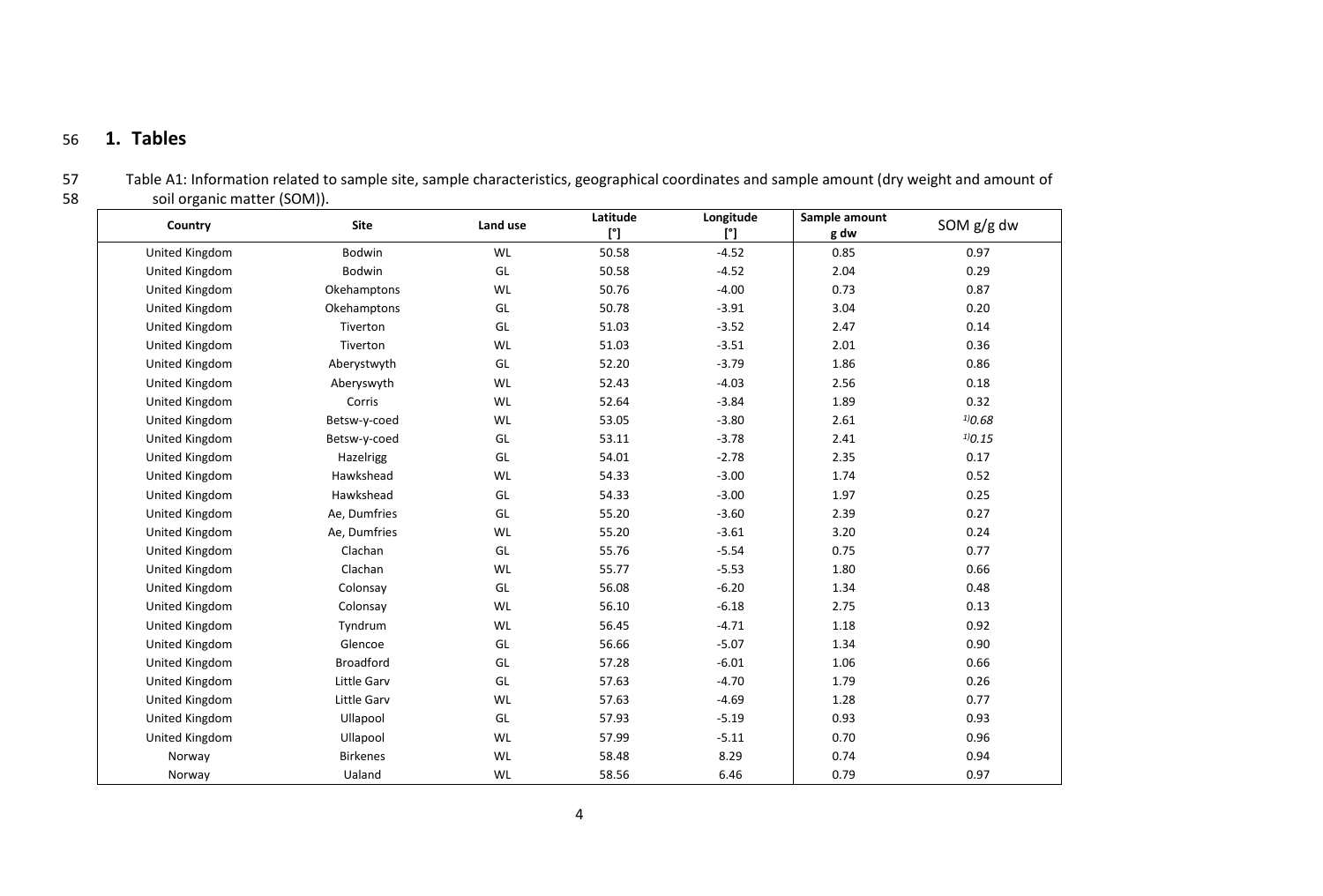| Country | <b>Site</b>  | Land use       | Latitude<br>$[^{\circ}]$ | Longitude<br>$[^{\circ}]$ | Sample amount<br>g dw | SOM g/g dw |
|---------|--------------|----------------|--------------------------|---------------------------|-----------------------|------------|
| Norway  | Ualand       | $\mathsf{GL}%$ | 58.56                    | 6.46                      | 1.23                  | 0.89       |
| Norway  | Treungen     | $\mathsf{GL}%$ | 59.10                    | 8.63                      | 3.20                  | 0.15       |
| Norway  | Treungen     | WL             | 59.10                    | 8.63                      | 0.75                  | 0.97       |
| Norway  | Onsøy        | $\mathsf{GL}%$ | 59.31                    | 11.00                     | 2.96                  | 0.11       |
| Norway  | Onsøy        | WL             | 59.31                    | 11.00                     | 0.77                  | 0.96       |
| Norway  | Utbjoa       | WL             | 59.76                    | 5.80                      | 0.99                  | 0.96       |
| Norway  | Nordmoen     | WL             | 60.30                    | 11.18                     | 2.51                  | 0.24       |
| Norway  | Ulvik        | WL             | 60.67                    | 6.94                      | 1.27                  | 0.72       |
| Norway  | Osen         | WL             | 61.25                    | 11.75                     | 0.77                  | 0.97       |
| Norway  | Fureneset    | peat/GL        | 61.29                    | 5.04                      | 1.44                  | 0.82       |
| Norway  | Hovlandsdal  | $\mathsf{GL}%$ | 61.51                    | 5.51                      | 2.46                  | 0.22       |
| Norway  | Hovlandsdal  | WL             | 61.51                    | 5.51                      | 2.49                  | 0.34       |
| Norway  | Sollia/Enden | WL             | 61.79                    | 10.30                     | 1.26                  | 0.65       |
| Norway  | Sollia/Enden | $\mathsf{GL}%$ | 61.79                    | 10.30                     | 2.83                  | 0.23       |
| Norway  | Utvikfjellet | WL             | 61.80                    | 6.50                      | 0.92                  | 0.98       |
| Norway  | Venabu       | GL (heath)     | 61.88                    | 10.35                     | 2.10                  | 0.49       |
| Norway  | Venabu       | $\mathsf{GL}%$ | 61.88                    | 10.35                     | 1.51                  | 0.64       |
| Norway  | Lom          | WL             | 61.91                    | 8.70                      | 2.86                  | 0.22       |
| Norway  | Gaulstad     | WL             | 63.95                    | 12.13                     | 0.86                  | 0.95       |
| Norway  | Gaulstad     | $\mathsf{GL}%$ | 64.01                    | 12.10                     | 2.35                  | 0.21       |
| Norway  | Momyra       | WL             | 64.10                    | 10.50                     | 1.00                  | 0.54       |
| Norway  | Namsvatn     | WL             | 65.04                    | 13.64                     | 1.29                  | 0.64       |
| Norway  | Balvatnet    | GL             | 67.13                    | 16.02                     | 2.26                  | 0.17       |
| Norway  | Balvatnet    | WL             | 67.13                    | 16.02                     | 1.23                  | 0.57       |
| Norway  | Innhavet     | WL             | 68.11                    | 15.99                     | 0.70                  | 0.96       |
| Norway  | Tamokdalen   | WL             | 69.17                    | 19.81                     | 2.56                  | 0.22       |
| Norway  | Tamokdalen   | $\mathsf{GL}%$ | 69.17                    | 19.81                     | 1.18                  | 0.67       |
| Norway  | Grøtfjord    | WL             | 69.85                    | 18.73                     | 1.78                  | 0.52       |
| Norway  | Skoganvarre  | WL             | 69.95                    | 25.20                     | 1.06                  | 0.81       |
| Norway  | Vestertana   | WL             | 70.47                    | 27.95                     | 1.29                  | 0.90       |

59 <sup>1)</sup> Data from [\(Schuster et al., 2011\)](#page-23-1)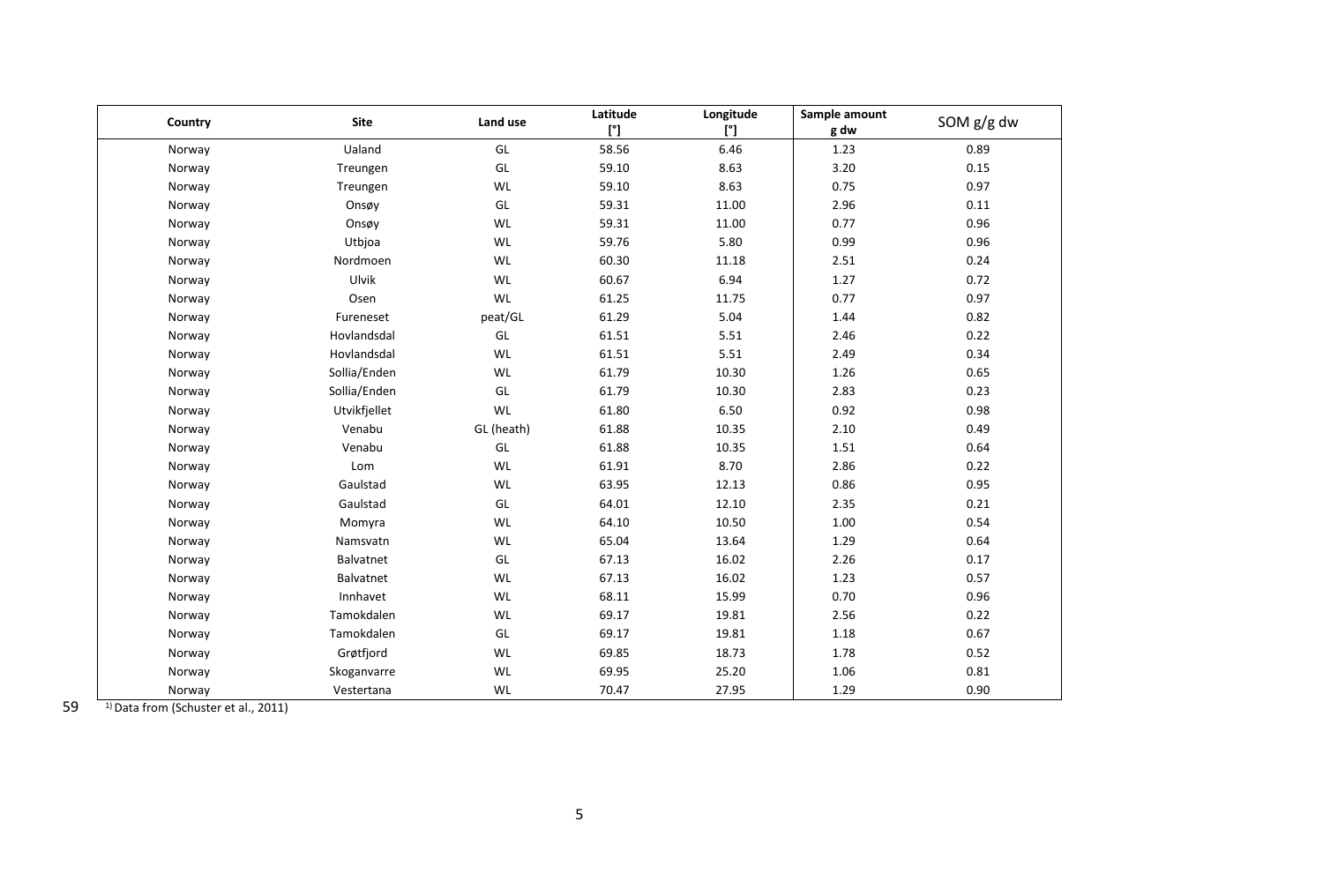# 60 Table A2: Instrumental parameters for analysis of the compounds

| Compound     | <b>Type of instrument</b>                                               | Type of column                                             | Column size                                                                        | Carrier gas | Temperature interval                                                                                                                                                            | <b>Target ion</b>     |
|--------------|-------------------------------------------------------------------------|------------------------------------------------------------|------------------------------------------------------------------------------------|-------------|---------------------------------------------------------------------------------------------------------------------------------------------------------------------------------|-----------------------|
| Endosulfan   | GC/HRMS in ECNI mode,<br>(Agilent 6890N GC coupled<br>to VG Autospec)   | Fused silica<br>capillary column<br>from J&W<br>Scientific | Ultra 2, 25 m length, 0.2<br>$mm$ I.D, 0.11 $µm$ film<br>thickness                 | Helium      | Start°C: 70 (2 min.)<br>Interval 1: 170°C/min by<br>$20^{\circ}$ C/min (3min.)<br>Interval 2: 230°C/min by<br>$5^{\circ}$ C/min (3 min.)                                        | [M]                   |
|              |                                                                         |                                                            |                                                                                    |             | Injector temp. (°C): 260                                                                                                                                                        |                       |
| PeCB         | GC/HRMS in El mode,<br>(Agilent 6890N GC coupled<br>to Autospec-Ultima) | Fused silica<br>capillary column<br>from J&W<br>Scientific | Ultra 2, 25 m length,<br>$0.11$ mm I.D, $0.11$ µm<br>film thickness                | Helium      | Start°C: 45 (2 min.)<br>Interval 1: 200°C/min by<br>$15^{\circ}$ C/min (3min.)<br>Interval 2: 300°C/min by<br>$15^{\circ}$ C/min (5 min.)                                       | $[M]$ <sup>+</sup>    |
| <b>SCCPs</b> | GC/HRMS in ECNI<br>mode, (Agilent 6890N GC<br>coupled to VG Autospec)   | <b>Fused silica</b><br>capillary column<br>from Restek     | Rxi <sup>®</sup> -5ms, 15 m length,<br>0.25 mm I.D, 0.25 $\mu$ m<br>film thickness | Helium      | Injector temp. (°C): 260<br>Start°C: 90 (2 min.)<br>Interval 1: 245°C/min by<br>20°C/min<br>Interval 2: 300°C/min by<br>$20^{\circ}$ C/min (5 min.)<br>Injector temp. (°C): 260 | $[M-Cl]$ <sup>-</sup> |

<span id="page-5-0"></span>61

63 Table A3: Results for the recovery, i.e. range, average and standard deviation (SD) for soil and blanks samples, respectively (in %).

<span id="page-5-1"></span>

|                                       |          | Soil samples       | <b>Blanks</b> |             |  |  |  |
|---------------------------------------|----------|--------------------|---------------|-------------|--|--|--|
| Internal standard                     | Range    | <b>Average ±SD</b> | Range         | Average ±SD |  |  |  |
| <sup>13</sup> C α-endosulfan          | 10-109   | $60+25$            | 18-70         | $52 + 20$   |  |  |  |
| <sup>13</sup> C β-endosulfan          | 11-96    | $53 + 15$          | 11-65         | $39 + 28$   |  |  |  |
| <sup>13</sup> C-endosulfan sulfate    | $6 - 73$ | $30 + 15$          | 13-35         | $22\pm8$    |  |  |  |
| $13C-PeCB$                            | 11-107   | $34 + 14$          | $9 - 48$      | $34 + 15$   |  |  |  |
| <sup>13</sup> C-cis-chlordane (SCCPs) | $37-68$  | $53 + 13$          | n.a.          | n.a.        |  |  |  |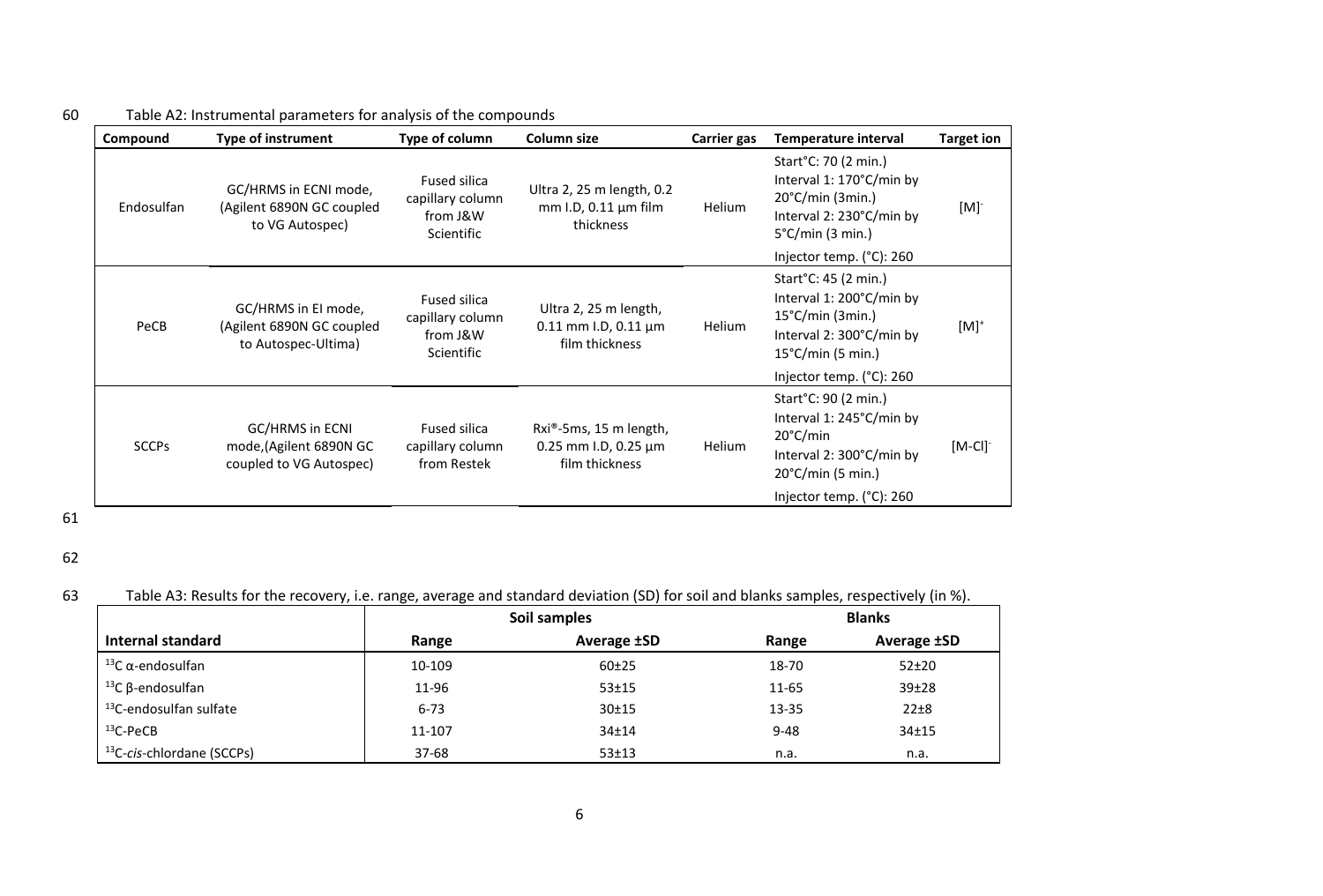<span id="page-6-0"></span>

|                          |                     |                      | Average ± standard deviation (SD) |                      |                    |                              |
|--------------------------|---------------------|----------------------|-----------------------------------|----------------------|--------------------|------------------------------|
|                          |                     |                      | Range (min-max)                   |                      |                    |                              |
|                          | <b>Σendosulfans</b> | endosulfan sulfate   | $\alpha$ -endosulfan              | β-endosulfan         | <b>PeCB</b>        | <b>SCCPs</b>                 |
| <b>All 2008</b>          | 2±4                 | 2±4                  | $0.01 \pm 0.01$                   | $0.03 \pm 0.1$       | $0.4 \pm 0.3$      | 14±45                        |
| $n = 57/53/58^{1}$       | $< 0.01 - 25$       | $< 0.002 - 24$       | $< 0.005 - 0.06$                  | $< 0.002 - 0.7$      | $< 0.007 - 1$      | $< 0.8 - 281$                |
| <b>Norway</b>            | 3±5                 | 3±5                  | $0.01 \pm 0.02$                   | $0.05 \pm 0.1$       | $0.3 \pm 0.3$      | $12\pm50$                    |
| $n = 32/32/32^{1}$       | $0.02 - 25$         | $0.01 - 24$          | $< 0.005 - 0.06$                  | $< 0.002 - 0.7$      | $< 0.007 - 1$      | $< 0.8 - 281$                |
| UK                       | $1\pm 2$            | $1\pm2$              | $0.007 \pm 0.005$                 | $0.009 \pm 0.03$     | $0.4 \pm 0.3$      | 16±38                        |
| $n = 25/21/26^{1}$       | $< 0.01 - 9$        | $< 0.002 - 9$        | $< 0.005 - 0.02$                  | $< 0.002 - 0.1$      | $0.09 - 1$         | $< 0.8 - 179$                |
| GL                       | $0.4 \pm 0.8$       | $0.4 + 0.8$          | $0.006 \pm 0.004$                 | $0.005 \pm 0.01$     | $0.3 \pm 0.3$      | $18\pm58$                    |
| $n = 23/20/24^{1}$       | $< 0.01 - 4$        | $< 0.002 - 4$        | $< 0.005 - 0.02$                  | $< 0.002 - 0.06$     | $< 0.007 - 1$      | $< 0.8 - 281$                |
| <b>WL</b>                | 3±5                 | 3±5                  | $0.01 \pm 0.02$                   | $0.05 \pm 0.1$       | $0.4 \pm 0.3$      | 11±32                        |
| $n = 34/33/34^{1}$       | $0.05 - 25$         | $0.04 - 24$          | $< 0.005 - 0.06$                  | $< 0.002 - 0.7$      | $0.07 - 1$         | $< 0.8 - 179$                |
| Blanks (ng/g d.w)        |                     | $0.002 \pm 0.0004$   | $0.002 \pm 0.002$                 | $0.001 \pm 0.001$    | $0.004 \pm 0.003$  | $0.4 + 0.4$                  |
| $n=5$                    |                     | < 0.002 <sup>2</sup> | < 0.005 <sup>2</sup>              | < 0.002 <sup>2</sup> | $0.007^{2}$ -0.008 | $0.8^{2} - 1$                |
| <b>MDL</b>               |                     | 0.003                | 0.01                              | 0.005                | 0.01               | $1.6\,$                      |
| Canada and UK3)          | $0.08 - 0.97$       |                      |                                   |                      |                    |                              |
| Tajikistan <sup>4)</sup> |                     | 0.29-22.88           | $**nd-1.58$                       | $**nd-18.12$         |                    | $\qquad \qquad \blacksquare$ |
| Antarctic <sup>5)</sup>  |                     |                      |                                   |                      | $0.38 - 1.3$       |                              |
| Estonia <sup>6)</sup>    |                     |                      |                                   |                      | $<$ LOQ $*$ -0.1   |                              |
| China <sup>7)</sup>      |                     |                      |                                   |                      |                    | $0.42 - 210$                 |

64 Table A4: Average  $\pm$  standard deviation and ranges for the concentration of  $\Sigma$ endosulfans, pentachlorobenzene (PeCB) and short chain 65 chlorinated paraffins (SCCPs), in addition to blank values. All results are expressed as ng/g dry weight (dw).

 $\frac{1}{10}$  Number (n) of sites for which  $\Sigma$ endosulfans, PeCB and SCCPs were analysed, respectively.<br>67  $\frac{2}{10}$  One or more samples were below MDL (1/2 MDL used for statistical treatment) value used for

67  $\frac{2}{10}$  One or more samples were below MDL ( $\frac{1}{2}$  MDL used for statistical treatment) value used for statistical treatment.<br>68  $\cdot$  Limit of quantification, \*\* not detected

68  $*$  Limit of quantification,  $**$  not detected<br>69  $*$  Wong et al., (2009)

69 <sup>3)</sup> Wong et al., [\(2009\)](#page-23-2)<br>70  $4$  2hao et al., (2013)

70  $4$  Zhao et al., [\(2013\)](#page-24-0)<br>71  $5$  Borghini et al., (200

71  $5)$  Borghini et al., [\(2005\)](#page-23-3)<br>72  $-6$  Roots et al., (2010)

72 <sup>6)</sup> Roots et al., [\(2010\)](#page-23-4)<br>73 <sup>7)</sup> Wang et al., (2013)

 $7)$  Wang et al., [\(2013\)](#page-23-5)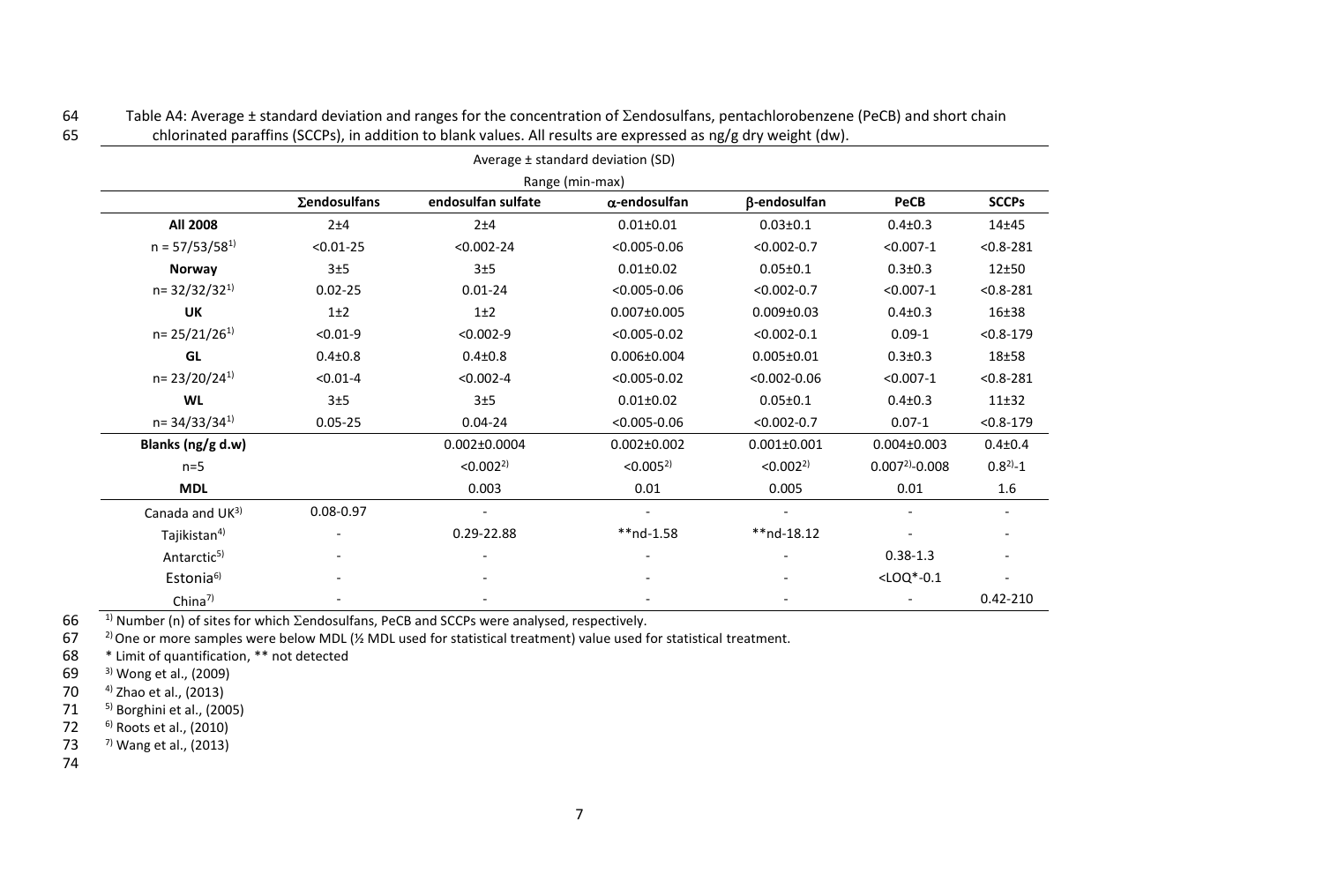<span id="page-7-0"></span>

|                |                 |         |          | Σendosulfans |          | endosulfan sulfate |           | $\alpha$ -endosulfan |           | <b>B-endosulfan</b> |           | PeCB      |           | <b>SCCPs</b> |
|----------------|-----------------|---------|----------|--------------|----------|--------------------|-----------|----------------------|-----------|---------------------|-----------|-----------|-----------|--------------|
| Country        | Site            | Landuse | ng/g dw  | ng/g SOM     | ng/g dw  | ng/g SOM           | ng/g dw   | ng/g SOM             | ng/g dw   | ng/g SOM            | ng/g dw   | ng/g SOM  | ng/g dw   | ng/g SOM     |
| United Kingdom | Bodwin          | WL      | 4.978    | 4.345        | 4.971    | 4.338              | < 0.005   | < 0.004              | < 0.002   | < 0.002             | 0.225     | 0.196     | 9.800     | 8.600        |
| United Kingdom | Bodwin          | GL      | 0.028    | 0.200        | 0.021    | 0.149              | < 0.005   | < 0.034              | < 0.002   | < 0.017             | $N.D.*$   | $N.D.*$   | < 0.800   | < 5.600      |
| United Kingdom | Okehamptons     | WL      | 9.071    | 7.543        | 8.938    | 7.433              | < 0.005   | < 0.004              | 0.128     | 0.106               | 0.408     | 0.340     | 180.000   | 150.000      |
| United Kingdom | Okehamptons     | GL      | 0.025    | 0.377        | 0.018    | 0.268              | < 0.005   | < 0.072              | < 0.002   | < 0.037             | $N.D.***$ | $N.D.***$ | $N.D.$ ** | $N.D.***$    |
| United Kingdom | Tiverton        | GL      | 0.010    | 0.179        | 0.003    | 0.056              | < 0.005   | < 0.081              | < 0.002   | < 0.042             | 0.092     | 1.570     | < 0.800   | $14.000$     |
| United Kingdom | Tiverton        | WL      | 0.922    | 5.158        | 0.908    | 5.080              | < 0.005   | < 0.027              | 0.009     | 0.051               | 0.288     | 1.610     | 1.800     | 9.900        |
| United Kingdom | Abergwesyn      | GL      | $N.D.**$ | $N.D.***$    | $N.D.**$ | $N.D.$ **          | $N.D.$ ** | $N.D.***$            | $N.D.***$ | $N.D.**$            | 1.313     | 2.836     | < 0.800   | < 1.700      |
| United Kingdom | Abergwesyn      | WL      | 0.123    | 1.702        | 0.115    | 1.602              | < 0.005   | < 0.066              | < 0.002   | < 0.034             | 0.147     | 2.040     | < 0.800   | $<$ 11.000   |
| United Kingdom | Corris          | WL      | 0.305    | 1.820        | 0.295    | 1.764              | 0.007     | 0.042                | < 0.002   | < 0.015             | 0.280     | 1.672     | < 0.800   | $<$ 4.700    |
| United Kingdom | Betsw-y-coed    | WL      | 0.116    | 0.443        | 0.108    | 0.416              | < 0.005   | < 0.018              | < 0.002   | < 0.009             | $N.D.*$   | $N.D.*$   | 46.000    | 175.000      |
| United Kingdom | Betsw-y-coed    | GL      | 0.020    | 0.315        | 0.012    | 0.199              | < 0.005   | < 0.076              | < 0.002   | < 0.039             | 0.103     | 1.654     | 6.600     | 106.000      |
| United Kingdom | Hewelrigg       | GL      | 0.034    | 0.478        | 0.026    | 0.376              | < 0.005   | < 0.068              | < 0.002   | < 0.035             | 0.168     | 2.382     | 4.200     | 60.000       |
| United Kingdom | Hawkshead       | WL      | 0.892    | 2.961        | 0.880    | 2.922              | 0.009     | 0.031                | < 0.002   | < 0.008             | 0.608     | 2.019     | 10.300    | 34.000       |
| United Kingdom | Hawkshead       | GL      | 0.036    | 0.281        | 0.014    | 0.108              | 0.019     | 0.153                | < 0.002   | < 0.019             | 0.772     | 6.064     | 4.500     | 35.000       |
| United Kingdom | Ae, Dumfries    | GL      | 0.052    | 0.468        | 0.045    | 0.403              | < 0.005   | < 0.043              | < 0.002   | < 0.022             | $N.D.*$   | $N.D.*$   | < 0.800   | < 7.000      |
| United Kingdom | Ae, Dumfries    | WL      | 0.111    | 1.504        | 0.104    | 1.406              | < 0.005   | < 0.065              | < 0.002   | < 0.033             | 0.180     | 2.440     | < 0.800   | $10.700$     |
| United Kingdom | Clachan         | GL      | 0.339    | 0.332        | 0.332    | 0.325              | < 0.005   | < 0.005              | < 0.002   | < 0.002             | $N.D.*$   | $N.D.*$   | < 0.800   | < 0.770      |
| United Kingdom | Clachan         | WL      | 0.411    | 1.115        | 0.409    | 1.108              | $N.D.***$ | $N.D.***!$           | < 0.002   | < 0.007             | 0.163     | 0.441     | < 0.800   | < 2.100      |
| United Kingdom | Colonsay        | GL      | < 0.009  | < 0.025      | < 0.002  | < 0.005            | < 0.005   | < 0.013              | < 0.002   | < 0.007             | $N.D.*$   | $N.D.*$   | < 0.800   | < 2.200      |
| United Kingdom | Colonsay        | WL      | 0.046    | 1.014        | 0.039    | 0.856              | < 0.005   | < 0.104              | < 0.002   | < 0.053             | 0.101     | 2.216     | < 0.800   | $<$ 17.000   |
| United Kingdom | Tyndrum         | WL      | 3.749    | 4.833        | 3.699    | 4.769              | 0.024     | 0.031                | 0.026     | 0.033               | 1.182     | 1.524     | 25.000    | 32.000       |
| United Kingdom | Glencoe         | GL      | 0.322    | 0.482        | 0.304    | 0.456              | 0.015     | 0.022                | < 0.002   | < 0.004             | 0.377     | 0.564     | 4.900     | 7.300        |
| United Kingdom | Broadford       | GL      | 0.125    | 0.201        | 0.118    | 0.190              | < 0.005   | < 0.008              | < 0.002   | < 0.004             | 0.457     | 0.736     | 7.400     | 12.000       |
| United Kingdom | Little Garv     | GL      | $N.D.**$ | $N.D.***$    | $N.D.**$ | $N.D.***$          | $N.D.***$ | $N.D.***$            | $N.D.***$ | $N.D.**$            | 0.207     | 1.455     | 81.000    | 570.000      |
| United Kingdom | Little Garv     | WL      | 0.082    | 0.136        | 0.075    | 0.124              | < 0.005   | < 0.008              | < 0.002   | < 0.004             | 0.208     | 0.346     | < 0.800   | < 1.300      |
| United Kingdom | Ullapool        | GL      | 0.332    | 0.333        | 0.325    | 0.326              | < 0.005   | < 0.005              | < 0.002   | < 0.002             | 0.295     | 0.297     | 16.000    | 16.000       |
| United Kingdom | Ullapool        | WL      | 2.525    | 1.847        | 2.505    | 1.832              | < 0.005   | < 0.003              | 0.016     | 0.011               | 0.415     | 0.303     | 7.900     | 5.800        |
| Norway         | <b>Birkenes</b> | WL      | 10.922   | 8.567        | 10.755   | 8.436              | < 0.005   | < 0.004              | 0.162     | 0.127               | 1.359     | 1.066     | 8.000     | 6.200        |
| Norway         | Ualand          | WL      | 5.584    | 4.581        | 5.346    | 4.385              | 0.047     | 0.039                | 0.191     | 0.157               | 0.229     | 0.188     | 4.000     | 3.300        |
| Norway         | Ualand          | GL      | 3.579    | 4.942        | 3.518    | 4.858              | < 0.005   | < 0.007              | 0.056     | 0.077               | 0.579     | 0.800     | < 0.800   | < 1.100      |

75 Table A5: Individual concentrations for each UK and Norwegian sites, expressed as ng/g dry weight (dw) and ng/g soil organic matter (SOM).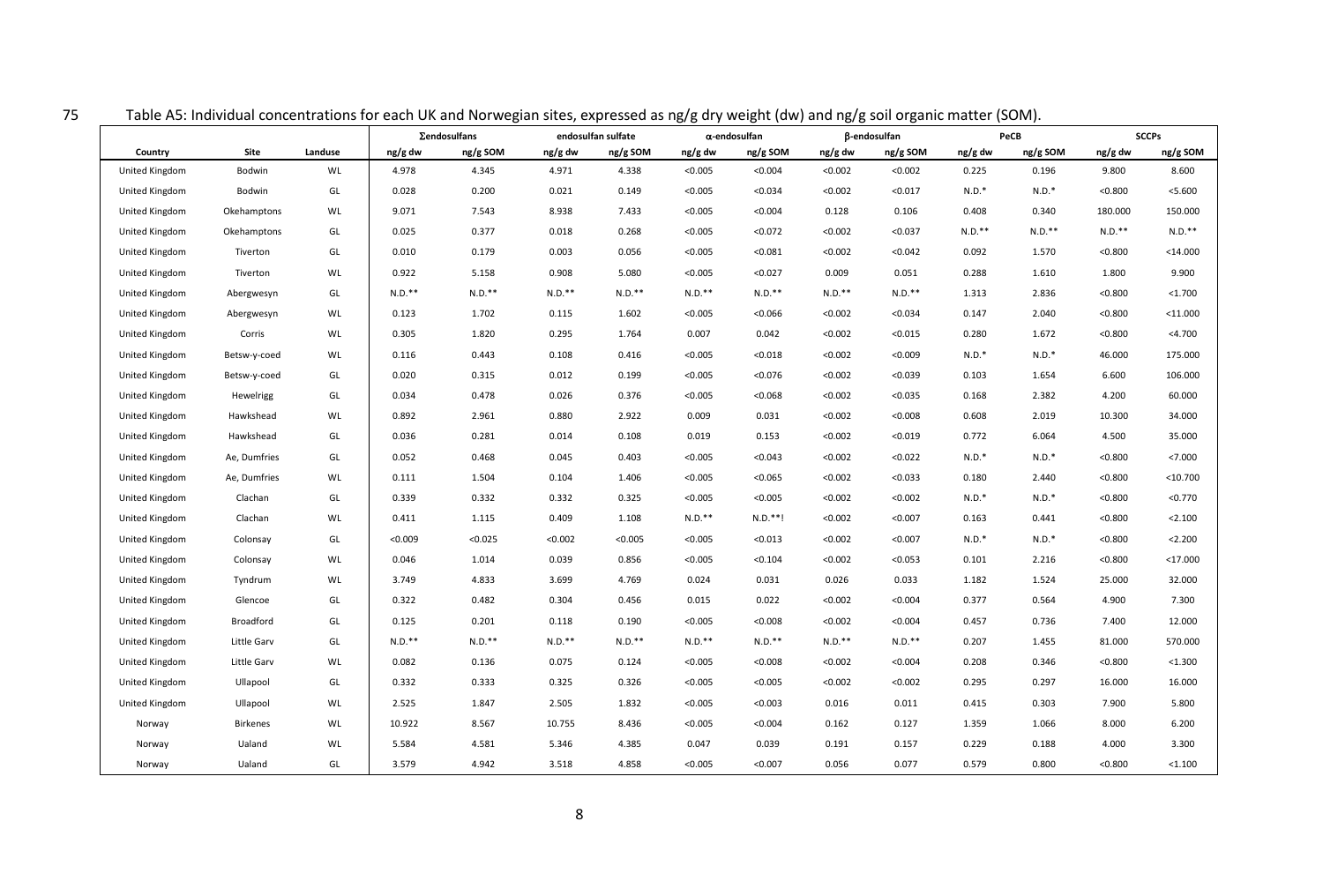|         |              |           |         | Σendosulfans |         | endosulfan sulfate |         | $\alpha$ -endosulfan |         | B-endosulfan |         | PeCB     |         | <b>SCCPs</b> |
|---------|--------------|-----------|---------|--------------|---------|--------------------|---------|----------------------|---------|--------------|---------|----------|---------|--------------|
| Country | Site         | Landuse   | ng/g dw | ng/g SOM     | ng/g dw | ng/g SOM           | ng/g dw | ng/g SOM             | ng/g dw | ng/g SOM     | ng/g dw | ng/g SOM | ng/g dw | ng/g SOM     |
| Norway  | Treungen     | GL        | 0.077   | 1.699        | 0.070   | 1.540              | < 0.005 | < 0.105              | < 0.002 | < 0.054      | 0.076   | 1.670    | < 0.800 | $<$ 17.000   |
| Norway  | Treungen     | WL        | 5.065   | 3.883        | 4.909   | 3.763              | 0.033   | 0.025                | 0.123   | 0.094        | 0.613   | 0.470    | 2.400   | 1.900        |
| Norway  | Onsøy        | GL        | 0.145   | 3.811        | 0.138   | 3.622              | < 0.005 | < 0.125              | < 0.002 | < 0.064      | 0.027   | 0.695    | < 0.800 | $<$ 20.600   |
| Norway  | Onsøy        | WL        | 24.671  | 19.661       | 23.902  | 19.049             | 0.063   | 0.050                | 0.706   | 0.562        | 0.495   | 0.394    | 8.000   | 6.500        |
| Norway  | Utbjoa       | WL        | 2.746   | 2.840        | 2.713   | 2.807              | < 0.005 | < 0.005              | 0.028   | 0.029        | 0.945   | 0.978    | 53.000  | 55.000       |
| Norway  | Nordmoen     | WL        | 0.815   | 8.480        | 0.799   | 8.319              | 0.005   | 0.050                | 0.011   | 0.111        | 0.372   | 3.876    | < 0.800 | < 8.200      |
| Norway  | Ulvik        | WL        | 1.645   | 2.920        | 1.606   | 2.849              | 0.015   | 0.027                | 0.024   | 0.043        | 0.554   | 0.983    | < 0.800 | < 1.400      |
| Norway  | Osen         | WL        | 3.723   | 2.956        | 3.656   | 2.903              | < 0.005 | < 0.004              | 0.062   | 0.049        | 0.844   | 0.670    | 9.900   | 7.900        |
| Norway  | Furunes      | peat/GL   | 0.986   | 1.737        | 0.971   | 1.711              | < 0.005 | < 0.008              | 0.010   | 0.018        | 0.256   | 0.451    | 4.600   | 8.000        |
| Norway  | Hovelandsdal | GL        | 0.132   | 1.463        | 0.125   | 1.383              | < 0.005 | < 0.053              | < 0.002 | < 0.027      | 0.058   | 0.641    | < 0.800 | < 8.700      |
| Norway  | Hovelandsdal | WL        | 0.363   | 2.693        | 0.356   | 2.640              | < 0.005 | < 0.035              | < 0.002 | < 0.018      | 0.238   | 1.762    | < 0.800 | < 5.800      |
| Norway  | Sollia/Enden | WL        | 3.857   | 7.491        | 3.813   | 7.406              | < 0.005 | < 0.009              | 0.039   | 0.076        | 0.289   | 0.562    | < 0.800 | < 1.500      |
| Norway  | Sollia/Enden | GL        | 0.076   | 0.938        | 0.069   | 0.850              | < 0.005 | < 0.059              | < 0.002 | < 0.030      | 0.051   | 0.626    | < 0.800 | < 9.700      |
| Norway  | Utvikfjellet | WL        | 5.514   | 5.208        | 5.376   | 5.078              | 0.061   | 0.058                | 0.076   | 0.072        | 0.332   | 0.313    | 2.800   | 2.700        |
| Norway  | Venabu       | GL (heat) | 0.513   | 2.183        | 0.506   | 2.153              | < 0.005 | < 0.020              | < 0.002 | < 0.010      | 0.085   | 0.361    | < 0.800 | < 3.400      |
| Norway  | Venabu       | GL        | 1.490   | 3.513        | 1.481   | 3.492              | 0.007   | 0.016                | < 0.002 | < 0.006      | 0.140   | 0.330    | < 0.800 | < 1.900      |
| Norway  | Lom          | WL        | 0.212   | 2.725        | 0.205   | 2.633              | < 0.005 | < 0.061              | < 0.002 | < 0.031      | 0.121   | 1.557    | < 0.800 | $<$ 10.000   |
| Norway  | Gaulstad     | WL        | 1.064   | 0.964        | 1.057   | 0.957              | < 0.005 | < 0.004              | < 0.002 | < 0.002      | 1.092   | 0.989    | < 0.800 | < 0.700      |
| Norway  | Gaulstad     | GL        | 0.016   | 0.176        | 0.009   | 0.096              | < 0.005 | < 0.053              | < 0.002 | < 0.027      | < 0.007 | < 0.079  | < 0.800 | < 8.800      |
| Norway  | Momyr        | WL        | 0.449   | 0.836        | 0.442   | 0.822              | < 0.005 | < 0.009              | < 0.002 | < 0.005      | 0.217   | 0.403    | < 0.800 | < 1.500      |
| Norway  | Namsvatn     | WL        | 1.409   | 2.827        | 1.402   | 2.813              | < 0.005 | < 0.010              | < 0.002 | < 0.005      | 0.304   | 0.609    | < 0.800 | < 1.600      |
| Norway  | Balvatnet    | GL        | 0.128   | 1.714        | 0.121   | 1.618              | < 0.005 | < 0.064              | < 0.002 | < 0.032      | 0.052   | 0.696    | < 0.800 | $<$ 10.500   |
| Norway  | Balvatnet    | WL        | 0.482   | 1.043        | 0.475   | 1.028              | < 0.005 | < 0.010              | < 0.002 | < 0.005      | 0.095   | 0.205    | < 0.800 | < 1.700      |
| Norway  | Innhavet     | WL        | 2.758   | 2.031        | 2.751   | 2.026              | < 0.005 | < 0.004              | < 0.002 | < 0.002      | 0.399   | 0.294    | < 0.800 | < 0.580      |
| Norway  | Tamokdalen   | WL        | 0.099   | 1.167        | 0.092   | 1.083              | < 0.005 | < 0.056              | < 0.002 | < 0.029      | 0.067   | 0.788    | < 0.800 | < 9.300      |
| Norway  | Tamokdalen   | GL        | 0.335   | 0.588        | 0.328   | 0.576              | < 0.005 | < 0.008              | < 0.002 | < 0.004      | 0.378   | 0.663    | 280.000 | 490.000      |
| Norway  | Grøtfjord    | WL        | 0.506   | 1.732        | 0.498   | 1.707              | < 0.005 | < 0.016              | < 0.002 | < 0.008      | 0.279   | 0.955    | < 0.800 | < 2.700      |
| Norway  | Skoganvarre  | WL        | 2.207   | 2.893        | 2.180   | 2.857              | 0.025   | 0.032                | < 0.002 | < 0.003      | 0.472   | 0.619    | < 0.800 | < 1.000      |
| Norway  | Vestertana   | WL        | 1.254   | 1.802        | 1.228   | 1.764              | < 0.005 | < 0.007              | 0.022   | 0.031        | 0.149   | 0.213    | < 0.800 | < 1.100      |

76 <: refers to ½ MDL (method detection limit) used for statistical summaries. N.D.: not detected ( $\Sigma$ endosulfans (n=2), and SCCPs (n=1) due to matrix effects \*\*, PeCB (n=6):5

77 samples due to low % recovery \* and 1 sample due to matrix effects\*\*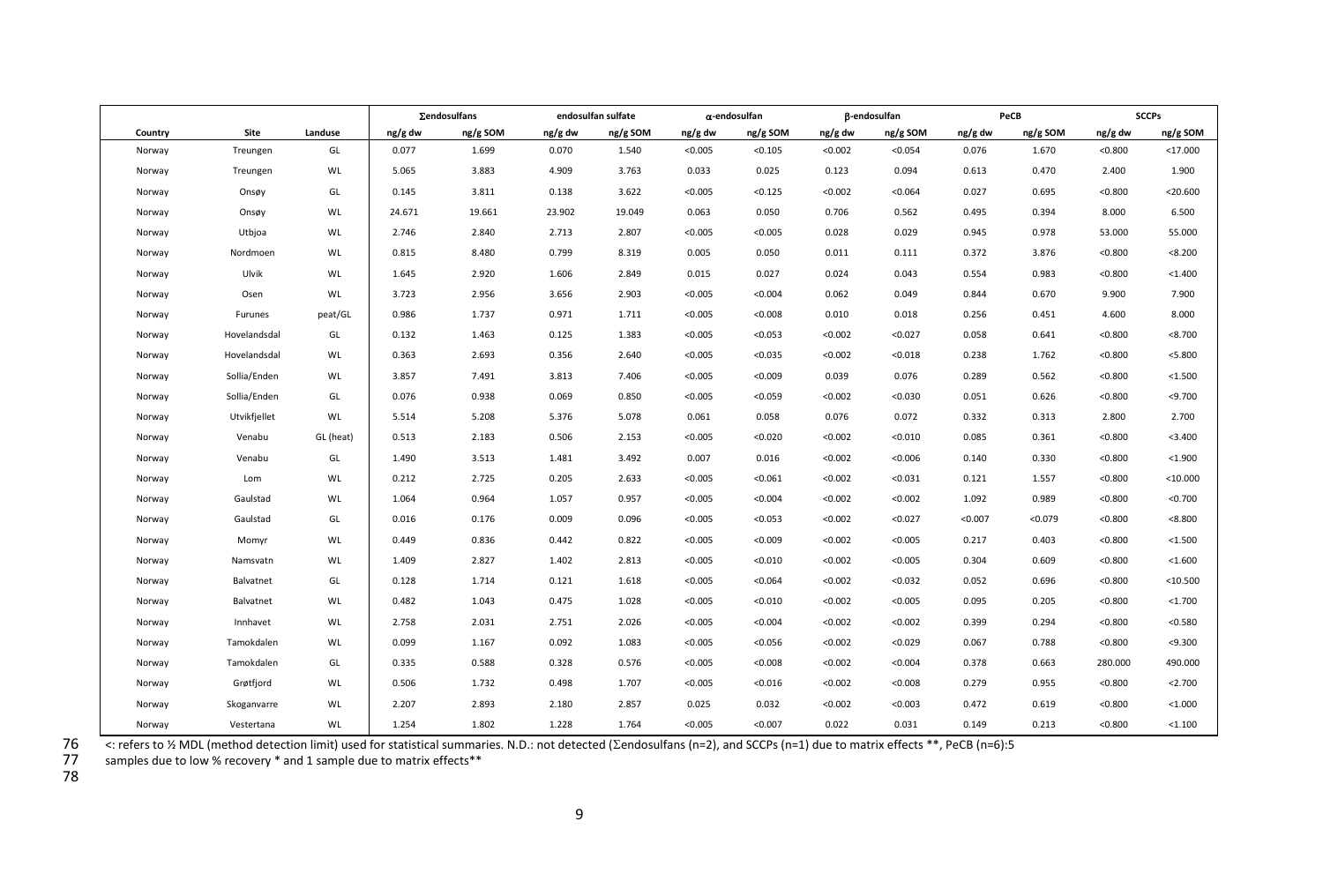79 Table A6: Results from correlation analysis with statistical significance for latitude, land use parameters and individual compounds for UK soils 80 in 2008. Samples which either (i) failed to meet the QA/QC criteria (low recovery etc.), (ii) were below method detection limit (MDL), or

|                      | $\cdots$ , decomed<br>$\frac{1}{2}$ |              |              |              |                     |                       |              |                     |              |              |              |                  |                    |
|----------------------|-------------------------------------|--------------|--------------|--------------|---------------------|-----------------------|--------------|---------------------|--------------|--------------|--------------|------------------|--------------------|
| Variables            | Latitude                            | $BD(g/cm^3)$ | 8            | SOM          | <b>Zendosulfans</b> | endosulfan<br>sulfate | a-endosulfan | <b>B-endosulfan</b> | PeCB         | SCCPS        | HCB          | $\Sigma_5$ PBDEs | $\Sigma_{31}$ PCBs |
| BD $(g/cm^3)$        | $-0.12$                             | $\mathbf{1}$ |              |              |                     |                       |              |                     |              |              |              |                  |                    |
| BC                   | $-0.02$                             | $-0.56**$    | $\mathbf{1}$ |              |                     |                       |              |                     |              |              |              |                  |                    |
| SOM                  | 0.13                                | $-0.83***$   | $0.64***$    | $\mathbf{1}$ |                     |                       |              |                     |              |              |              |                  |                    |
| Σendosulfans         | 0.21                                | $-0.75***$   | $0.47*$      | $0.80***$    | $\mathbf{1}$        |                       |              |                     |              |              |              |                  |                    |
| Endosulfan sulfate   | 0.23                                | $-0.75***$   | $0.46*$      | $0.79***$    | $1.00***$           | $\mathbf{1}$          |              |                     |              |              |              |                  |                    |
| $\alpha$ -endosulfan | 0.24                                | $-0.37$      | 0.25         | 0.70         | 0.48                | 0.41                  | $\mathbf{1}$ |                     |              |              |              |                  |                    |
| $\beta$ -endosulfan  | $-0.01$                             | $-0.28$      | 0.16         | 0.60         | 0.92                | 0.92                  | 0.86         | $\mathbf{1}$        |              |              |              |                  |                    |
| PeCB                 | $-0.17$                             | $-0.59**$    | $0.59**$     | $0.71***$    | $0.58**$            | $0.55***$             | 0.22         | 0.05                | $\mathbf{1}$ |              |              |                  |                    |
| <b>SCCPs</b>         | $-0.19$                             | $-0.14$      | 0.13         | 0.10         | 0.17                | 0.18                  | $-0.35$      | 0.14                | 0.19         | $\mathbf{1}$ |              |                  |                    |
| HCB                  | 0.22                                | $-0.84***$   | $0.50*$      | $0.80***$    | $0.81***$           | $0.81***$             | $0.75***$    | $0.76***$           | $0.65***$    | $-0.01$      | $\mathbf{1}$ |                  |                    |
| $\Sigma_5$ PBDEs     | $-0.52**$                           | $-0.44*$     | 0.30         | $0.41*$      | $0.39*$             | 0.38                  | $0.46*$      | $0.39*$             | $0.49*$      | 0.27         | $0.49*$      | $\mathbf{1}$     |                    |
| $\Sigma_{31}$ PCBs   | 0.04                                | $-0.76***$   | $0.50**$     | $0.70***$    | $0.73***$           | $0.73***$             | $0.73***$    | $0.76***$           | $0.63***$    | 0.06         | $0.87***$    | $0.56***$        | $\mathbf{1}$       |

81 (iii) qualified as outliers were not considered (see text for details)

<span id="page-9-0"></span>82 \*: p<0.05, \*\*: p<0.01, \*\*\*: p<0.001<br>83 n=27, except from: ∑endosulfans are

83 n=27, except from: Σendosulfans and endosulfan sulfate (n=24), α-endosulfan (n=5), β-endosulfan (n=4), PeCB (n=21), SCCPs (n=14), HCB (n=22), Σ<sub>5</sub>PBDE and Σ<sub>31</sub>PCB (n=26)<br>84 All data were log-transformed with exceptio

All data were log-transformed with exception of latitude and land use.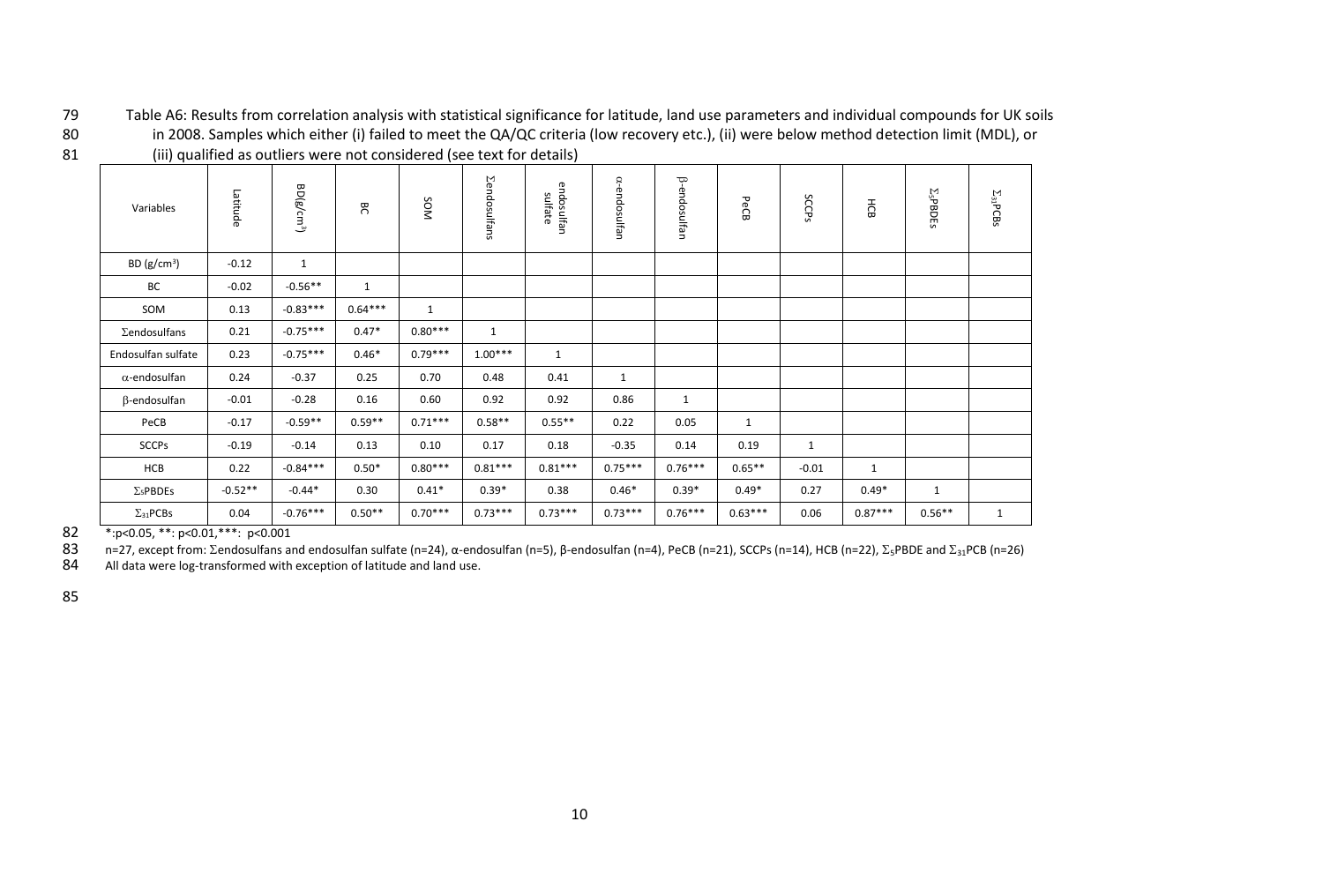86 Table A7: Results from correlation analysis with statistical significance for latitude, land use and individual compounds for Norwegian soils in 87 2008. Samples which either (i) failed to meet the QA/QC criteria (low recovery etc.), (ii) were below method detection limit (MDL), or (iii) 88 qualified as outliers were not considered (see text for details)

| Variables            | Latitude     | BD (g/cm <sup>3</sup> ) | గొ           | NOS       | <b>Zendosulfans</b> | Endosulfan<br>sulfate | a-endosulfan | ß-endosulfan | PeCB      | SCCPS   | 종            | $\Sigma$ <sub>5</sub> PBDEs | $\Sigma_{\rm 31}$ PCBs |
|----------------------|--------------|-------------------------|--------------|-----------|---------------------|-----------------------|--------------|--------------|-----------|---------|--------------|-----------------------------|------------------------|
| Latitude             | $\mathbf{1}$ |                         |              |           |                     |                       |              |              |           |         |              |                             |                        |
| BD $(g/cm^3)$        | 0.13         | 1                       |              |           |                     |                       |              |              |           |         |              |                             |                        |
| BC                   | 0.08         | $-0.56***$              | $\mathbf{1}$ |           |                     |                       |              |              |           |         |              |                             |                        |
| SOM                  | 0,01         | $-0.78***$              | $0.71***$    | 1         |                     |                       |              |              |           |         |              |                             |                        |
| Σendosulfans         | $-0.23$      | $-0.75***$              | $0.55***$    | $0.86***$ | $\mathbf{1}$        |                       |              |              |           |         |              |                             |                        |
| Endosulfan sulfate   | $-0.22$      | $-0.75***$              | $0.54**$     | $0.85***$ | $1.00***$           | $\mathbf{1}$          |              |              |           |         |              |                             |                        |
| $\alpha$ -endosulfan | $-0.10$      | $-0.68$                 | 0.51         | $0.85***$ | $0.95***$           | $0.95***$             | $\mathbf{1}$ |              |           |         |              |                             |                        |
| $\beta$ -endosulfan  | $-0.41$      | $-0.21$                 | 0.20         | $0.58*$   | $0.94***$           | $0.94***$             | $0.90***$    | $\mathbf{1}$ |           |         |              |                             |                        |
| PeCB                 | $-0.09$      | $-0.68***$              | $0.60***$    | $0.80***$ | $0.77***$           | $0.78***$             | 0.31         | 0.14         | 1         |         |              |                             |                        |
| <b>SCCPs</b>         | $-0.09$      | $-0.52$                 | 0.12         | 0.05      | $-0.17$             | $-0.16$               | 0.62         | $-0.34$      | 0.65      | 1       |              |                             |                        |
| HCB                  | $-0.08$      | $-0.89***$              | $0.60**$     | $0.88***$ | $0.89***$           | $0.89***$             | $0.78***$    | $0.68***$    | $0.75***$ | 0.03    | $\mathbf{1}$ |                             |                        |
| $\Sigma_5$ PBDEs     | $-0.55**$    | $-0.60***$              | 0.31         | $0.57**$  | $0.74***$           | $0.74***$             | $0.80***$    | $0.69***$    | $0.52**$  | 0.25    | $0.72***$    | $\mathbf{1}$                |                        |
| $\Sigma_{31}$ PCBs   | $-0.26$      | $-0.79***$              | $0.57**$     | $0.73***$ | $0.74***$           | $0.72***$             | $0.89***$    | $0.75***$    | $0.66***$ | $-0.08$ | $0.88***$    | $0.77***$                   | 1                      |

<span id="page-10-0"></span>89 \*: p<0.05, \*\*: p<0.01, \*\*\*: p<0.001<br>90 n=32, except from: Σendosulfans at 90 n=32, except from: Σendosulfans and endosulfan sulfate (n=31), α-endosulfan (n=8), β-endosulfan (n=12), PeCB (n=30), SCCPs (n=8), HCB (n=26), Σ<sub>5</sub>PBDE and Σ<sub>31</sub>PCB (n=30)<br>91 All data were log-transformed with exceptio

All data were log-transformed with exception of latitude and land use.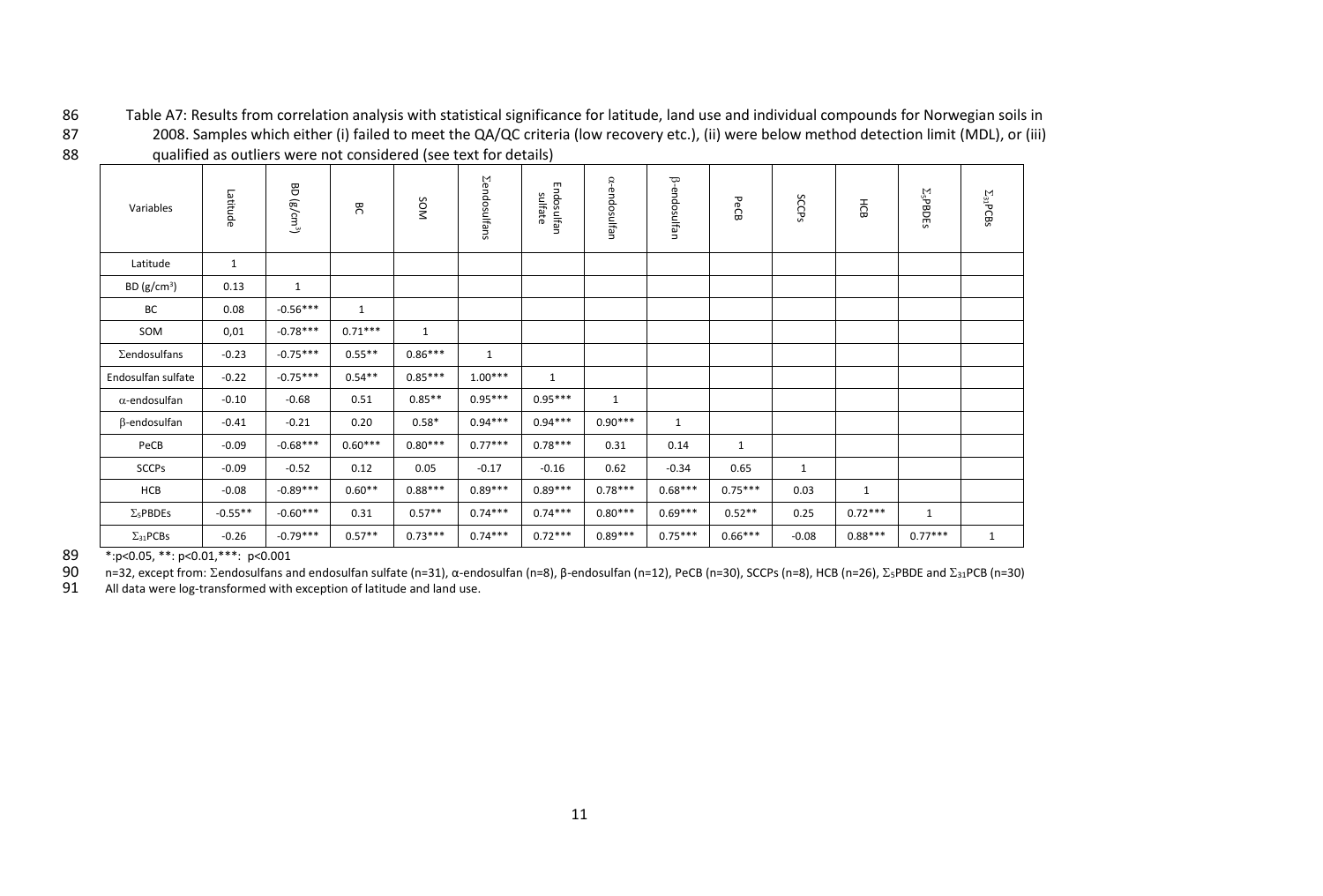92 Table A8: Results from correlation analysis with statistical significance for latitude, land use and individual compounds for GL soils in 2008.

93 Samples which either (i) failed to meet the QA/QC criteria (low recovery etc.), (ii) were below method detection limit (MDL), or (iii) 94 qualified as outliers were not considered (see text for details)

| Variables               | Latitude     | 8D<br>(g/cm <sup>3</sup> ) | පි                       | NOS                      | <b>Zendosulfans</b>      | Endosulfan<br>sulfate    | a-endosulfan             | B-endosulfan             | PeCB         | SCCPS        | HCB       | $\Sigma$ <sub>5</sub> PBDEs | $\Sigma_{\rm 31}$ PCBs |
|-------------------------|--------------|----------------------------|--------------------------|--------------------------|--------------------------|--------------------------|--------------------------|--------------------------|--------------|--------------|-----------|-----------------------------|------------------------|
| Latitude                | $\mathbf{1}$ |                            |                          |                          |                          |                          |                          |                          |              |              |           |                             |                        |
| BD (g/cm <sup>3</sup> ) | 0.03         | $\mathbf{1}$               |                          |                          |                          |                          |                          |                          |              |              |           |                             |                        |
| BC                      | 0.001        | $-0.64***$                 | $\mathbf{1}$             |                          |                          |                          |                          |                          |              |              |           |                             |                        |
| SOM                     | 0.13         | $-0.88***$                 | $0.79***$                | $\mathbf{1}$             |                          |                          |                          |                          |              |              |           |                             |                        |
| $\Sigma$ endosulfans    | $0.47*$      | $-0.71***$                 | $0.44*$                  | $0.77***$                | $\mathbf{1}$             |                          |                          |                          |              |              |           |                             |                        |
| endosulfan sulfate      | $0.50*$      | $-0.69***$                 | 0.41                     | $0.75***$                | $0.99***$                | $\mathbf{1}$             |                          |                          |              |              |           |                             |                        |
| $\alpha$ -endosulfan    | $-1.00*$     | 0.35                       | $-0.85$                  | $-0.50$                  | $-0.93$                  | $-0.90$                  | $\mathbf{1}$             |                          |              |              |           |                             |                        |
| $\beta$ -endosulfan     | $\sim$       | $\overline{\phantom{a}}$   | $\overline{\phantom{a}}$ | $\overline{\phantom{a}}$ | $\overline{\phantom{a}}$ | $\overline{\phantom{a}}$ | $\overline{\phantom{a}}$ | $\mathbf{1}$             |              |              |           |                             |                        |
| PeCB                    | $-0.31$      | $-0.53*$                   | $0.66***$                | $0.71***$                | 0.30                     | 0.23                     | $0.98***$                | $\overline{\phantom{a}}$ | $\mathbf{1}$ |              |           |                             |                        |
| <b>SCCPs</b>            | 0,23         | $-0.13$                    | 0.18                     | $-0.05$                  | 0.21                     | 0.25                     | $\overline{\phantom{a}}$ | $\overline{\phantom{a}}$ | $-0.19$      | $\mathbf{1}$ |           |                             |                        |
| HCB                     | 0.14         | $-0.77***$                 | $0.52*$                  | $0.81***$                | $0.81***$                | $0.79***$                | $\sim$                   | $\overline{\phantom{a}}$ | $0.67**$     | $-0.24$      | 1         |                             |                        |
| $\Sigma_5$ PBDEs        | $-0.37$      | $-0.45*$                   | 0.14                     | 0.31                     | 0.27                     | 0.24                     | $0.82***$                | $\blacksquare$           | $0.52*$      | $0.50*$      | $0.51*$   | $\mathbf{1}$                |                        |
| $\Sigma_{31}$ PCBs      | $-0.09$      | $-0.64**$                  | 0.27                     | $0.58**$                 | $0.55***$                | $0.53*$                  | $\sim$                   | $\overline{\phantom{a}}$ | $0.65***$    | 0.13         | $0.82***$ | $0.68***$                   | $\mathbf{1}$           |

<span id="page-11-0"></span>95 \*: p<0.05, \*\*: p<0.01, \*\*\*: p<0.001<br>96 n=24, except from:  $\Sigma$ endosulfans are 96 n=24, except from: Σendosulfans and endosulfan sulfate (n=22), α-endosulfan (n=3), β-endosulfan (n=2), PeCB (n=19), SCCPs (n=8), HCB (n=20), Σ<sub>5</sub>PBDE and Σ<sub>31</sub>PCB (n=22)<br>97 All data were log-transformed with exception

All data were log-transformed with exception of latitude and land use).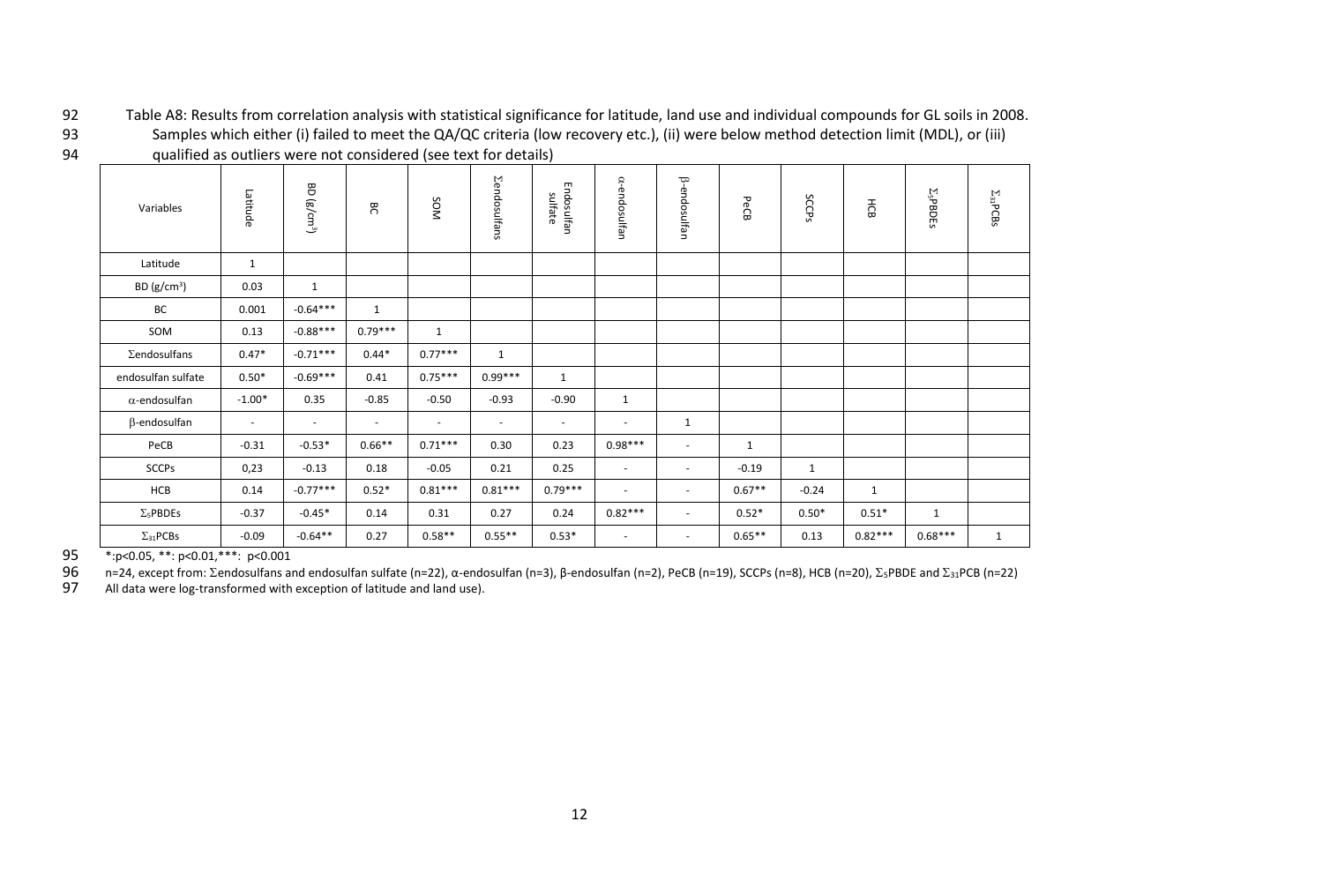98 Table A9: Results from correlation analysis with statistical significance for latitude, land use and individual compounds for WL soils in 2008. 99 Samples which either (i) failed to meet the QA/QC criteria (low recovery etc.), (ii) were below method detection limit (MDL), or (iii)

| ۰. |  |
|----|--|

100 qualified as outliers were not considered (see text for details)

| Variables            | Latitude     | <b>BD</b><br>$(g/cm^3)$ | පි           | SOM          | <b>Zendosulfans</b> | endosulfan<br>sulfate | a-endosulfan | ß-endosulfan | PeCB     | SCCPS        | HCB          | $\Sigma_5$ PBDEs | $\Sigma_{31}$ PCBs |
|----------------------|--------------|-------------------------|--------------|--------------|---------------------|-----------------------|--------------|--------------|----------|--------------|--------------|------------------|--------------------|
| Latitude             | $\mathbf{1}$ |                         |              |              |                     |                       |              |              |          |              |              |                  |                    |
| BD $(g/cm^3)$        | $-0.15$      | $\mathbf{1}$            |              |              |                     |                       |              |              |          |              |              |                  |                    |
| BC                   | $-0.06$      | $-0.41*$                | $\mathbf{1}$ |              |                     |                       |              |              |          |              |              |                  |                    |
| SOM                  | 0,13         | $-0.75***$              | $0.42*$      | $\mathbf{1}$ |                     |                       |              |              |          |              |              |                  |                    |
| Σendosulfans         | 0.04         | $-0.59***$              | $0.35*$      | $0.77***$    | $\mathbf{1}$        |                       |              |              |          |              |              |                  |                    |
| endosulfan sulfate   | 0.04         | $-0.60***$              | $0.35*$      | $0.77***$    | $1.00***$           | $\mathbf{1}$          |              |              |          |              |              |                  |                    |
| $\alpha$ -endosulfan | 0.33         | $-0.69*$                | 0.23         | $0.92***$    | $0.92***$           | $0.92***$             | $\mathbf{1}$ |              |          |              |              |                  |                    |
| $\beta$ -endosulfan  | $-0.07$      | $-0.25$                 | 0.20         | $0.63*$      | $0.90***$           | $0.90***$             | $0.86***$    | $\mathbf{1}$ |          |              |              |                  |                    |
| PeCB                 | $-0.11$      | $-0.51**$               | $0.41*$      | $0.61***$    | $0.65***$           | $0.65***$             | 0.001        | 0.01         | 1        |              |              |                  |                    |
| <b>SCCPs</b>         | $-0.32$      | $-0.11$                 | 0.08         | 0.18         | $-0.10$             | $-0.10$               | $-0.48$      | 0.07         | 0.40     | $\mathbf{1}$ |              |                  |                    |
| HCB                  | 0.34         | $-0.80***$              | $0.48*$      | $0.83***$    | 0,70                | $0.70***$             | $0.72***$    | $0.70***$    | $0.49**$ | $-0.04$      | $\mathbf{1}$ |                  |                    |
| $\Sigma_5$ PBDEs     | $-0.72***$   | $-0.31$                 | 0.31         | $0.37*$      | $0.70***$           | 0.30                  | 0.33         | $0.35*$      | $0.43*$  | 0.20         | 0.27         | 1                |                    |
| $\Sigma_{31}$ PCBs   | $-0.00009$   | $-0.68***$              | $0.60***$    | $0.73***$    | $0.64***$           | $0.64***$             | $0.67***$    | $0.77***$    | $0.43*$  | 0.04         | $0.76***$    | $0.40*$          | $\mathbf{1}$       |

<span id="page-12-0"></span>

101 \*: p<0.05, \*\*: p<0.01, \*\*\*: p<0.001<br>102 = n=34, except from:  $\Sigma$ endosulfans a 102 n=34, except from: Σendosulfans and endosulfan sulfate (n=33), α-endosulfan (n=10), β-endosulfan (n=14), PeCB (n=32), SCCPs (n=14), HCB (n=27), Σ<sub>5</sub>PBDE and Σ<sub>31</sub>PCB (n=33)<br>103 All data were log-transformed with exce

All data were log-transformed with exception of latitude and land use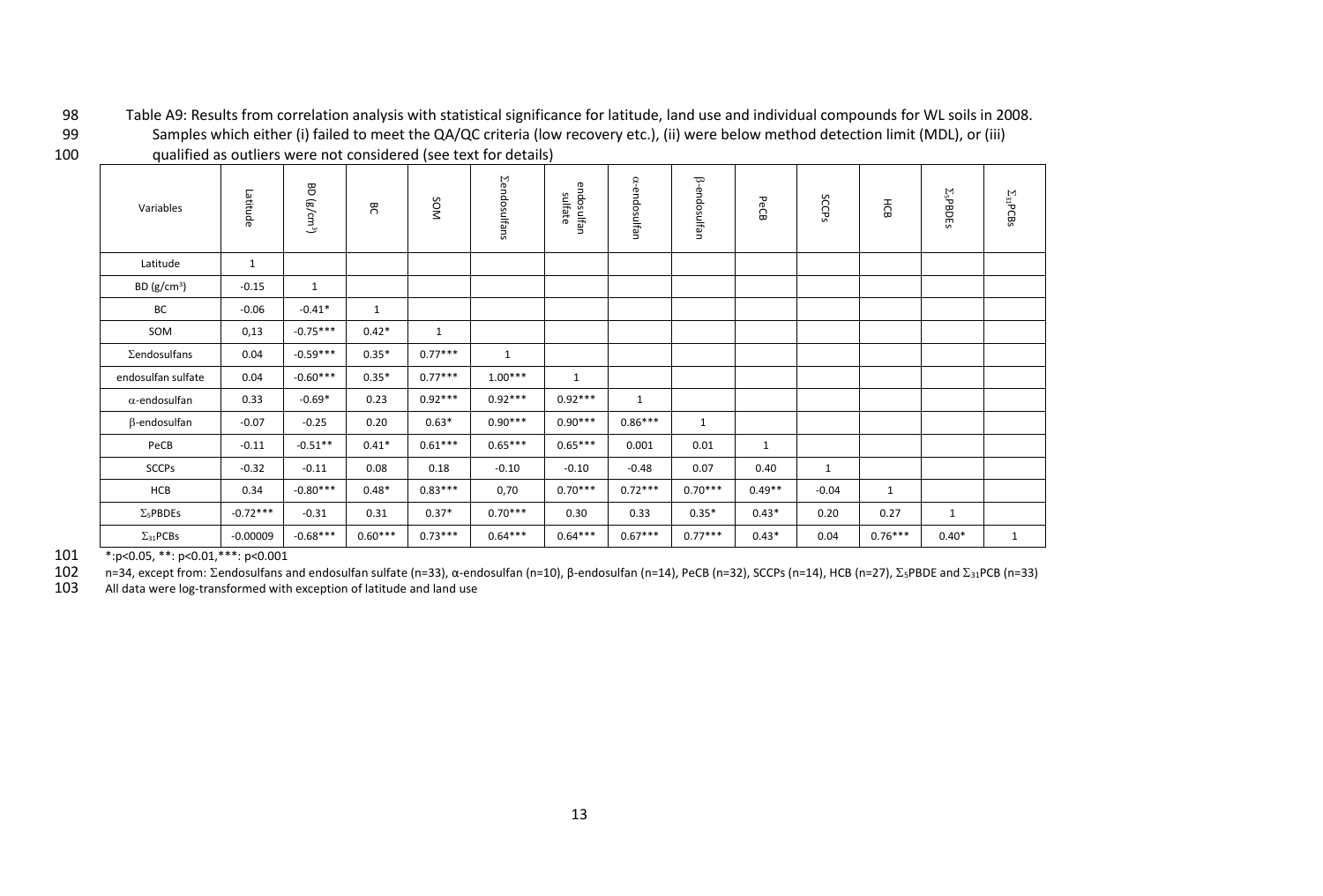#### <span id="page-13-1"></span><span id="page-13-0"></span>**2. Text**

#### **2.1. Drying and sieving**

 Wet soil samples from (18-89 gram) (see Table A1), were placed on alumina foil (WrapFilm Systems Ltd, Telford, UK) and weighted prior to drying in an oven (Heraeus, UT 6120) WVR, Hanau (Offenbach, Germany) at approximately 27 °C. In order to obtain completely dry samples, the soil was regularly weighted until stable weight was reached, which were obtained within approximately two weeks. To further assure complete dryness, the soil samples were placed in a desiccator for minimum one hour, and the weighting was repeated. Moreover, for evaluation of possible contamination during the drying process, parallels of diatomaceous earth (DE) was "dried" with the soil samples, and analysed as method blanks. There were no indications of contamination, hence the blank values were low (Table A4 and A2.5). Completely dry soil samples were further sieved (mesh size 2 mm diameter, Retsch GmbH, Haan, Germany). The sieve was cleaned with acetone and *n*-hexane between each sample. Dried, sieved soil samples were stored in brown glass bottle covered with alumina foil and a PP-lid (VWR, Rommen, Norway) in order to protect potential light sensitive compounds, and stored in a fridge until further sample preparation.

<span id="page-13-2"></span>**2.2. Sample preparation**

 Solvents used for extraction and clean-up (aceton*, n-*hexane, and *iso-*octane) were of Suprapur grade from SupraSolv, Merck (Darmstadt, Germany). Diethyl ether (glass distilled grade), was obtained from Rathburn (Walkerburn, Scotland). Sulphuric acid and adsorbents used for clean-up and extraction, i.e. Florisil PR (0.15-0.25 mm (60/100 mesh), silica gel (0.063-0.20 mm) and anhydrous sodium sulfate was also obtained from Merck (Darmstadt, 126 Germany). DE was purchased from Dionex, ASE® Prep DE (SunnyVale, CA, USA).

<span id="page-13-3"></span>

### **2.2.1. Accelerated solvent extraction (ASE)**

 Extraction of the soil samples were performed by use of a Dionex Accelerated Solvent Extractor unit (California, USA). The soil samples were placed in a 33 mL cells, and the cells were packed as shown in Figure A2. By use of florisil, the ASE procedure provides clean-up in addition to extraction of the samples. In order to achieve a porous sample for enhancement 132 of the extraction, the soil samples should contain  $\geq$  25 % of DE, which were mixed with the individual soil samples, generating a soil/25% DE mixture. Furthermore, internal standards (A2.3) were added on top of the soil/25% DE mixture in the cell, before filling the cell with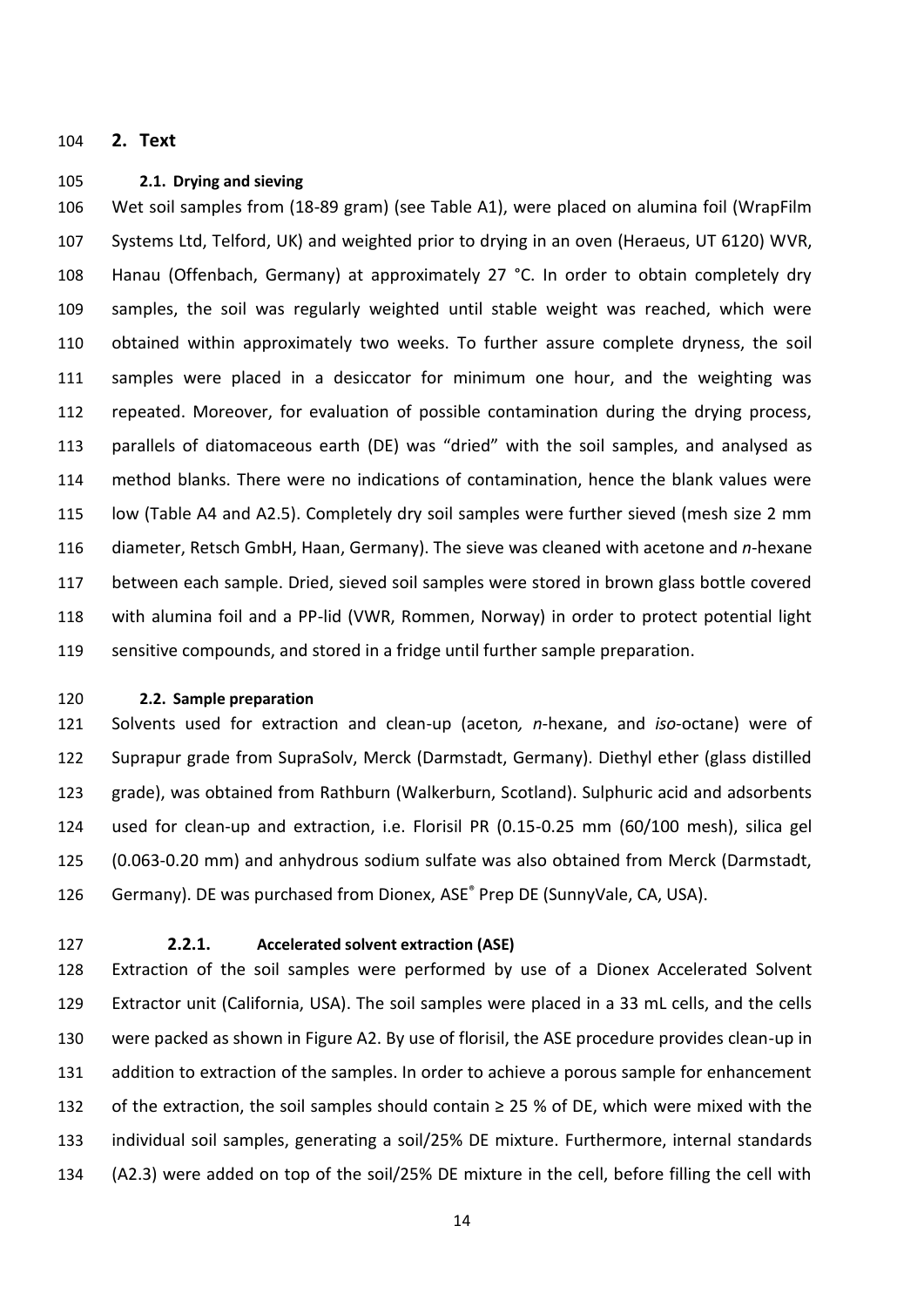<span id="page-14-0"></span> only DE (Figure A2). The samples were extracted by use of acetone/n-hexane: 1/1 (w/w) as a 136 solvent. The samples were extracted with four cycles, 80 % flush volume and with pressure (N<sup>2</sup> gas) and temperature, 1500 Psi and 100 °C, respectively.

#### **2.2.2. Clean-up**

139 The samples were analysed for  $\Sigma$ endosulfans (α-endosulfan, β-endosulfan and endosulfan sulfate), pentachlorobenzene (PeCB) and short-chain chlorinated paraffins (SCCPs), and a comprehensive clean-up procedure were needed. As illustrated in Figure A3, the ASE extracts were divided into two equal aliquots, with solely silica fractionation for compounds 143 degraded by concentrated sulphuric acid ( $\Sigma$ endosulfans), and acid treatment together with silica fractionation for the acid stable fraction (PeCB and SCCPs). For endosulfan analysis (see Figure A3) one aliquot was reduced to 0.5 mL followed by clean-up by fractionation with a silica column. For more information concerning the silica method, see Halse et al., [\(2011\)](#page-23-6). It was required to have two separate fractions to collect the various  $\Sigma$ endosulfans. The first fraction was eluted with 30 ml *n*-hexane/10 % diethyl ether and was analysed for α- endosulfan, while the second fraction was eluted with additionally 20 mL *n*-hexane/10 % diethyl ether and was analysed for both β-endosulfan and endosulfan sulfate (see A2.4).

 For analysis of PeCB and SCCPs, the respective aliquot (Fig. A3) was reduced to 0.5 mL by evaporation. Hereafter, the extract was transferred to a centrifuge tube, adjusted to 2 mL, and treated with 2 mL concentrated sulphuric acid [\(Halse et al., 2011\)](#page-23-6). After final sulphuric acid treatment, the extracts were reduced to 0.5 mL for further clean-up by fractionation with a silica column [\(Halse et al., 2011\)](#page-23-6). All final fractions were reduced to approximately 0.5 mL and solvent exchange to *iso*-octane and transferred to a small vial with a screw-cap.

157 Before analyses, the extracts were reduced to approximately 50 µL by nitrogen (5.0 Ultra, Yarapraxair, Haugenstua, Norway) and recovery standard (A2.3). Some extracts of the second fraction were exposed to precipitation, hence it was necessary to centrifuge (Jouan CR3, DJB Labcare Ltd, Buckinghamshire, UK) these samples at 1900 revolutions per minute (rpm) for 10 minutes prior to transferring the sample to a new vial.

#### <span id="page-14-1"></span>**2.3. Analysis**

 For quantification and also for monitoring the recovery rates for the sample treatment, all the samples were added a mixture containing 50 µL of different internal standard prior to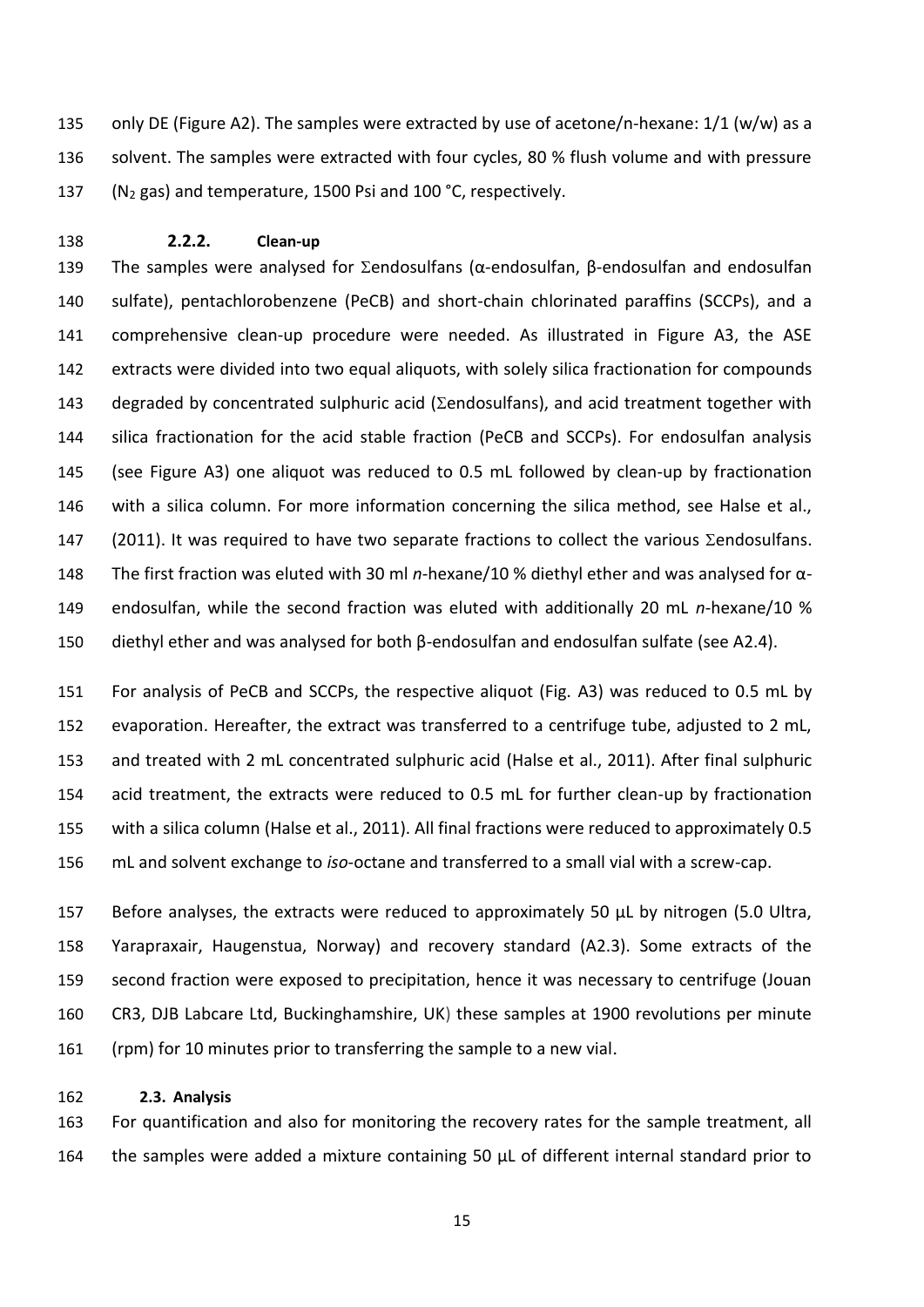165 extraction and clean-up. The internal standards consist of  $^{13}$ C-α-endosulfan,  $^{13}$ C-β-166 endosulfan, <sup>13</sup>C-endosulfan sulfate, <sup>13</sup>C-pentachlorobenzene and <sup>13</sup>C-*cis*-chlordane, to 167 monitor the endosulfans, PeCB and SCCP, respectively. Several  $^{13}$ C-labeled standards were added for parallel analysis of other compounds. However since the method blanks prove 169 that the <sup>13</sup>C-labeled compounds did not interfere with the measurements, the completed list is not given here. All standards were purchased from LGC, formerly Promochem AB (Borås, Sweden). In order to quantify the recovery of the internal standards, the extracts were added recovery standards. All extracts were added 20 µL of TCN (1,2,3,4- tetrachloronaphtalene), as recovery standard.

174 Analysis of the  $\Sigma$ endosulfans was carried out by a high resolution gas chromatography on an Agilent 6890N gas chromatograph coupled to an Autospec operating at accelerated voltage of 6000 Volt in electron capture negative ion (ECNI) mode (80eV) (GC/HRMS(ECNI)). The 177 endosulfan isomers were separated using an Ultra 2 (25 m×0.2 mm inner diameter, 0,11 µm film thickness (J&W Scientific)) fused silica capillary column (see Table A2). With helium as a carrier gas (flow rate 0,9 mL/min), the GC operated in splitless mode [\(Halse et al., 2011\)](#page-23-6). See Table A2 for more detailed information concerning the temperature program. The 181 endosulfan isomers were monitored at mass/charge ratio  $(m/z)$  of the molecular ions  $[M]$ <sup>-</sup>. 182 The m/z ratio for the selected ions were 405.8139/407.8110 (<sup>12</sup>C  $\alpha$ ,  $\beta$ -endosulfan), and 183 385.8322/387.8292 (<sup>12</sup>C endosulfan sulfate) and 414.8441/416.8412 (<sup>13</sup>C α, β-endosulfan) 184 and 394.8624/396.8594 for  $^{13}$ C labelled endosulfan sulfate. The sum of the area of the two monitored ions was used in the quantification and the ratio between the two ions was used for verification. The ion ratio between the isotope signals should be within 20 % of the theoretical value.

 The PeCB was analysed with an Agilent 6890N gas chromatograph coupled to a high resolution mass spectrometer operating with accelerating voltage of 8000 Volt (Autospec- Ultima) in electron impact (EI) mode (37eV) (GC/HRMS(EI)). The column used was an Ultra 2 191 (25 m×0.11 mm inner diameter, 0,11 µm film thickness (J&W Scientific)) fused silica capillary column. Along with the endosulfans, PeCB was injected to the GC operating in a splitless mode with helium as the carrier gas (1ml/min). See Halse et al., [\(2011\)](#page-23-6) for more details concerning the operating parameters. The temperature program is given in Table A2. The 195 PeCB component was monitored at  $m/z$  of the molecule ion  $[M]^+$ .  $m/z$  of the selected ions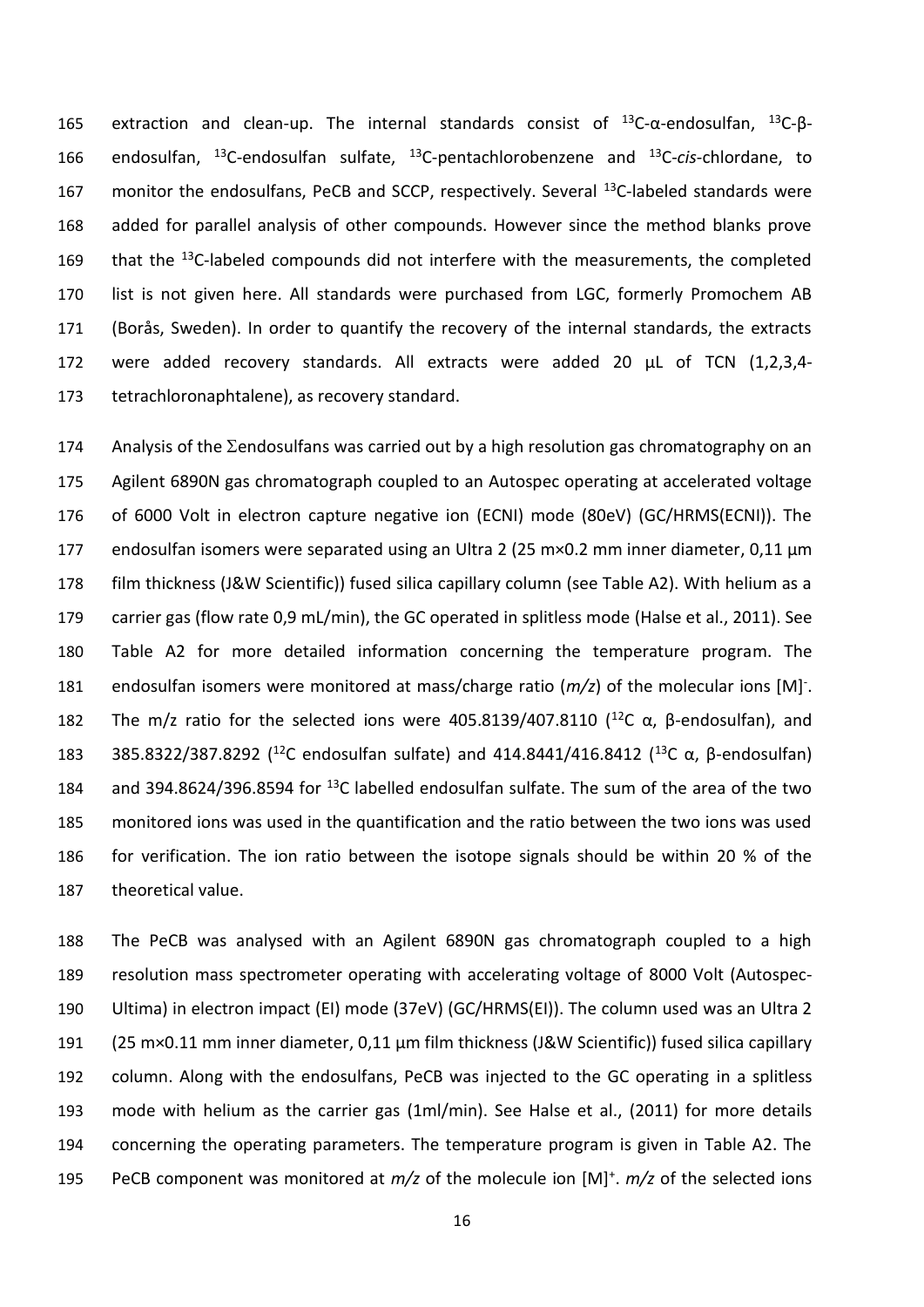196 were 249.8491/251.8462 and 255.8693/257.8663 for the <sup>12</sup>C PeCB and <sup>13</sup>C labelled PeCB, respectively. As for the endosulfans, the sum of the area of the two monitored ions was used in the quantification and the ratio between the two ions was used for verification.

 SCCPs were analysed with an Agilent 6890 gas chromatograph coupled to a VG AutoSpec, high resolution mass spectrometer, operating at 6000 V in ECNI mode (GC/HRMS-ECNI). To 201 achieve necessary separation a Restek Rxi®-5ms (15 m×0.25 mm inner diameter, 0,25  $\mu$ m film thickness), fused silica capillary column was used with a constant helium flow of 1 mL/min. The injector temperature was 260˚C, see Table A2 for more detailed information concerning the operating parameters. The MS operated in ECNI mode (80-120 eV) using 205 methane at a pressure of  $2\times10^{-5}$  mbar as moderating gas. The SCCPs were identified by use 206 of the following m/z values (monitoring the  $[M-Cl]$ <sup>-</sup> ions), 277.0084 (C<sub>10</sub>Cl<sub>5</sub>), 291.0241 207 (C<sub>11</sub>Cl<sub>5</sub>), 314.9636 (C<sub>10</sub>Cl<sub>6</sub>), 360.9432 (C<sub>11</sub>Cl<sub>7</sub>), 374.9588 (C<sub>12</sub>Cl<sub>7</sub>), 380.8886 (C<sub>10</sub>Cl<sub>8</sub>), 394.9042 208 (C<sub>11</sub>Cl<sub>8</sub>), 408.9199 (C<sub>12</sub>Cl<sub>8</sub>), 422.9355 (C<sub>13</sub>Cl<sub>8</sub>), 430.8623 (C<sub>11</sub>Cl<sub>9</sub>) and 444.8779 (C<sub>12</sub>Cl<sub>9</sub>), with 209 273.9403 (<sup>13</sup>C-*cis*-chlordane) as the internal standard. The quantification of the SCCPs was performed according to a method described by Tomy and co-workers [\(1997\)](#page-23-7).

#### <span id="page-16-0"></span>**2.4. Method validation of the ASE extraction procedure**

212 In order to evaluate the efficiency of the ASE extraction, e.g. the number of cycles, adequate flush volume by monitoring the recovery rates, four ASE cells were filled with dried background soil (W.L soil, Harestua, Norway) and spiked with internal standard (see section A2.3). The ASE was furthermore programmed to run each individual sample twice, in order to generate two ASE extracts of each sample (E1 and E2). All extracts were cleaned and prepared according to the same procedure as the collected soil samples (section A2.2.2). Furthermore, to evaluate the extraction pattern of the various endosulfans, three clean-up sub fractions of E1 and E2 were executed by adding increasing amount of solvent volume (*n*- hexane/10 % diethyl ether to the column. Hence, the first fraction contained 30 mL of 221 eluent, the second fraction contained 20 mL of eluent, while the last fraction was added a final volume of 20 mL eluent (see Fig. A3). Clean-up of the PeCB and the SCCPs extracts was carried out in accordance to section A2.2.2.

 The average percentage recovery and standard deviation (SD) for sum of the individual 225 extracts for the endosulfans of the first ASE extracts (E1) were 46±5%, 70±8%, 80±7% and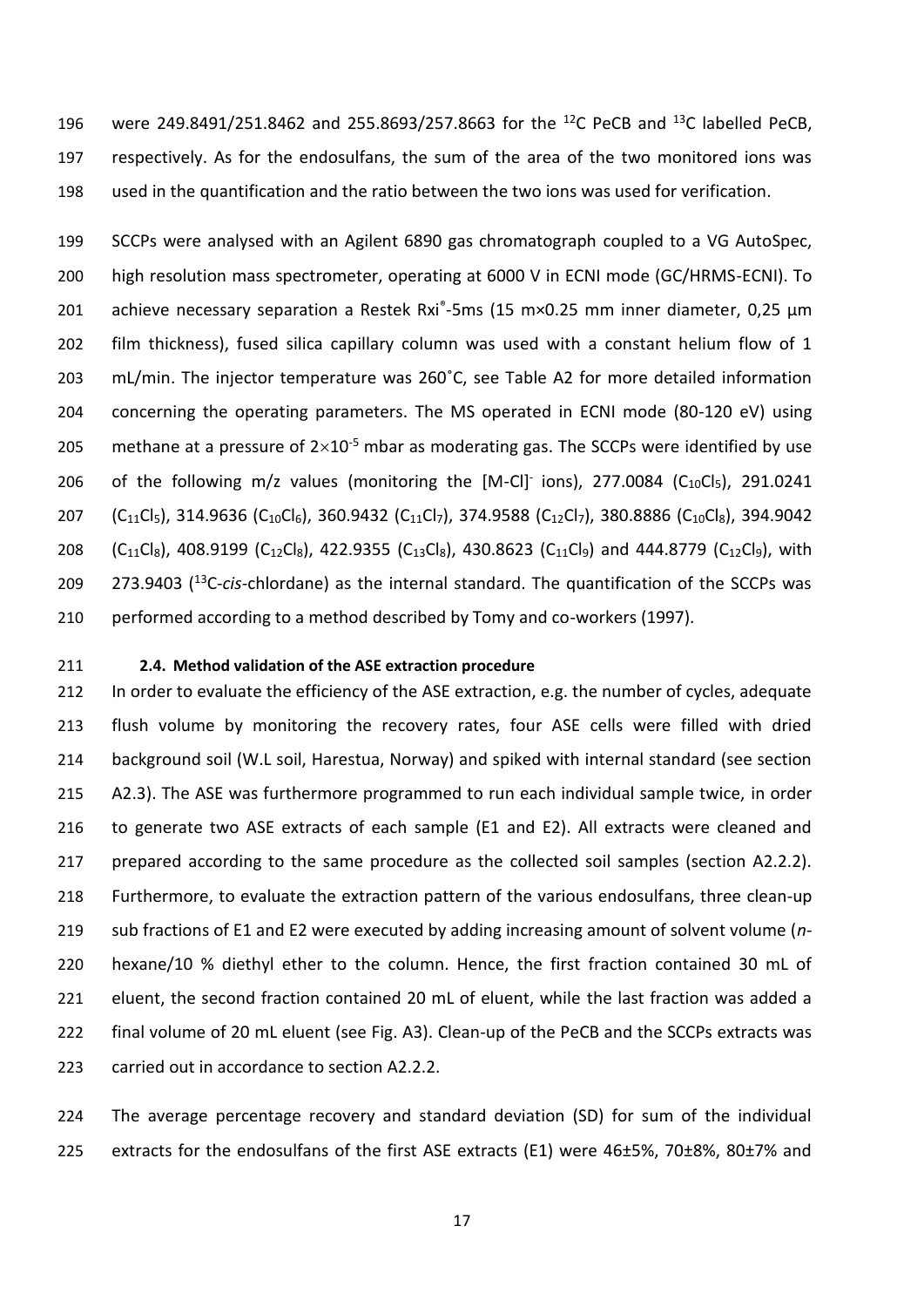226 for the second extract (E2) 1.5 $\pm$ 0.7%, 1.1 $\pm$ 0.6% and 1 $\pm$ 0.4% (E2), for  $\alpha$ -,  $\beta$ -endosulfan and endosulfan sulfate, respectively. Results from the recovery test for the individual endosulfans revealed that the recovery for β-endosulfan and endosulfan sulfate was improved by adding more eluent. Unfortunately, increasing the amount of eluent will also increase the possibility to wash out matrix compounds, and hence require separation of more interfering matrix compounds. It was therefore decided to limit the number of fractions for which the recovery was within an optimum range i.e. 38-52%, 49-70%, 23-38% for α-endosulfan, β-endosulfan and endosulfan sulfate, respectively. Consequently two clean-up fractions (30 mL and 20 mL) was the final solution for the endosulfans.

 The average percentage recovery and SD for E1 and E2 for PeCB was 25±3% and 0.5±0.3%. Samples which were recognized with recovery < 10%, was removed from the data set. A low recovery is attributed to the higher volatility of this compound.

238 As  $^{13}$ C-labeled 1,5,5,6,6,10-hexachlorodecane was not available when these soil samples were prepared, the recovery for the SCCPs was monitored by use of *cis*-chlordane as an internal standard [\(Tomy et al., 1997\)](#page-23-7). It should be kept in mind that SCCPs is a complex mixture of chlorinated paraffins and is eluting over a wide range along the capillary column. The uncertainty are caused by several factors e.g. i) impossible to achieve complete peak separation and ii) the internal standard (i.e. *cis*-chlordane) used may not be adequate due to lack of knowledge regarding the individual response factors. The uncertainty in the 245 measurement for the SCCPs may accumulate to ±50% [\(Sverko et al., 2012\)](#page-23-8). The average 246 percentage of recovery and SD for E1 of  $^{13}$ C *cis*-chlordane was 46  $\pm$  15%, while the average 247 recovery and SD for E2 was  $0.6 \pm 0.1\%$ .

 Results for all soil samples revealed that some results had to be discarded due to matrix related disturbances, i.e. the ion ratio was not satisfying. Hence, results for 250 endosulfan sulfate (n=2), α-endosulfan (n=3), β-endosulfan (n=2) within the Σendosulfans in addition to PeCBs (n=1) and SCCPs (n=1) was removed.

 Recoveries for all samples, including soil samples (not the method development samples) and blanks are presented in Table A3. For the various endosulfans, the range in the percentage of recovery varied between soil and blank samples. The sometimes low recovery 255 for endosulfan sulfate for some soil sites ( $\approx$  6%), may be caused by reduced amount of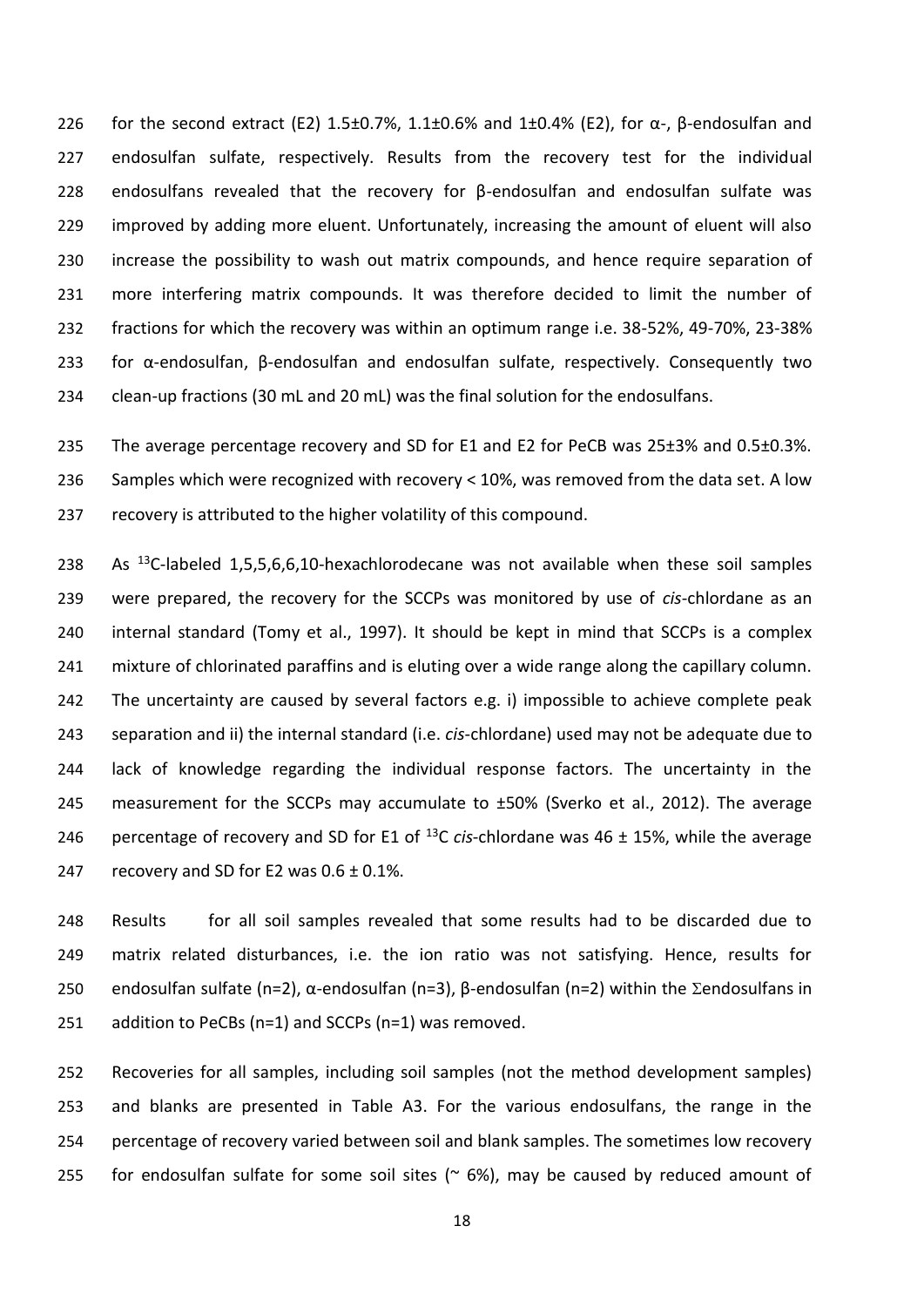eluent added together with matrix related effects disturbing the fractionation potential in 257 the column. However, all three individual  $^{12}$ C endosulfans have been monitored by  $^{13}$ C labelled internal standards. Consequently, the low recovery does not influence the measured concentrations, but may increase the uncertainty in the measurements. Concerning PeCB, the range of percentage recovery for the soil samples (11-107%) which was somewhat wider compared to the recovery found for the blanks (9-48 %) (Table A3). For PeCB, a few soil samples with recovery <10% (n=5) were removed from the data-set. Recovery for the SCCPs was monitored by use of *cis*-chlordane, and it was assumed that loss of SCCPs reflects loss of *cis*-chlordane. Selected soil samples were quantified for *cis-*clordane and the average percentage recovery varied between 37-68% (see Table A3).

<span id="page-18-0"></span>

#### **2.5. Blanks and method detection limit (MDL)**

 Method blanks (n=5) consisting of DE were "dried", cleaned-up and analysed following the same preparation and quantification method as used for the soil samples (section A2.1- A2.3). Table A4 provides information regarding the levels found in the blank samples. The concentrations found in the DE samples were all at the same level. The method detection limit (MDL) was calculated as the average concentration found in the blank samples plus 272 three times the SD. When the target compounds were not detected in the blank samples, an instrumental detection limit (IDL) was used [\(Halse et al., 2011\)](#page-23-6). Furthermore, when the 274 target compounds were not detected in soil samples or fell below the calculated MDL,  $\frac{1}{2}$  of the MDL value normalized on the site specific SOM values was used for statistical summaries. See table A5 for the individual sites with concentrations below MDL.

### <span id="page-18-1"></span>**2.6. Determination of soil parameters**

278 The content of soil organic matter (SOM) was determined by loss on ignition (LOI) at 550 °C. 1-10 gram of the individual soil samples were weighed out and placed in a muffle furnace for 4 hours. Further, after being cooled properly, the soil samples were placed in a desiccator and re-weighed after 30 minutes. Percentage LOI was determined using the ratio between the loss and the initial weight of the sample. Other parameters of the soil samples have been characterized in a former study, and information concerning the bulk density and black carbon (BC), together with temperature values was obtained from Schuster and co-authors [\(2011\)](#page-23-9).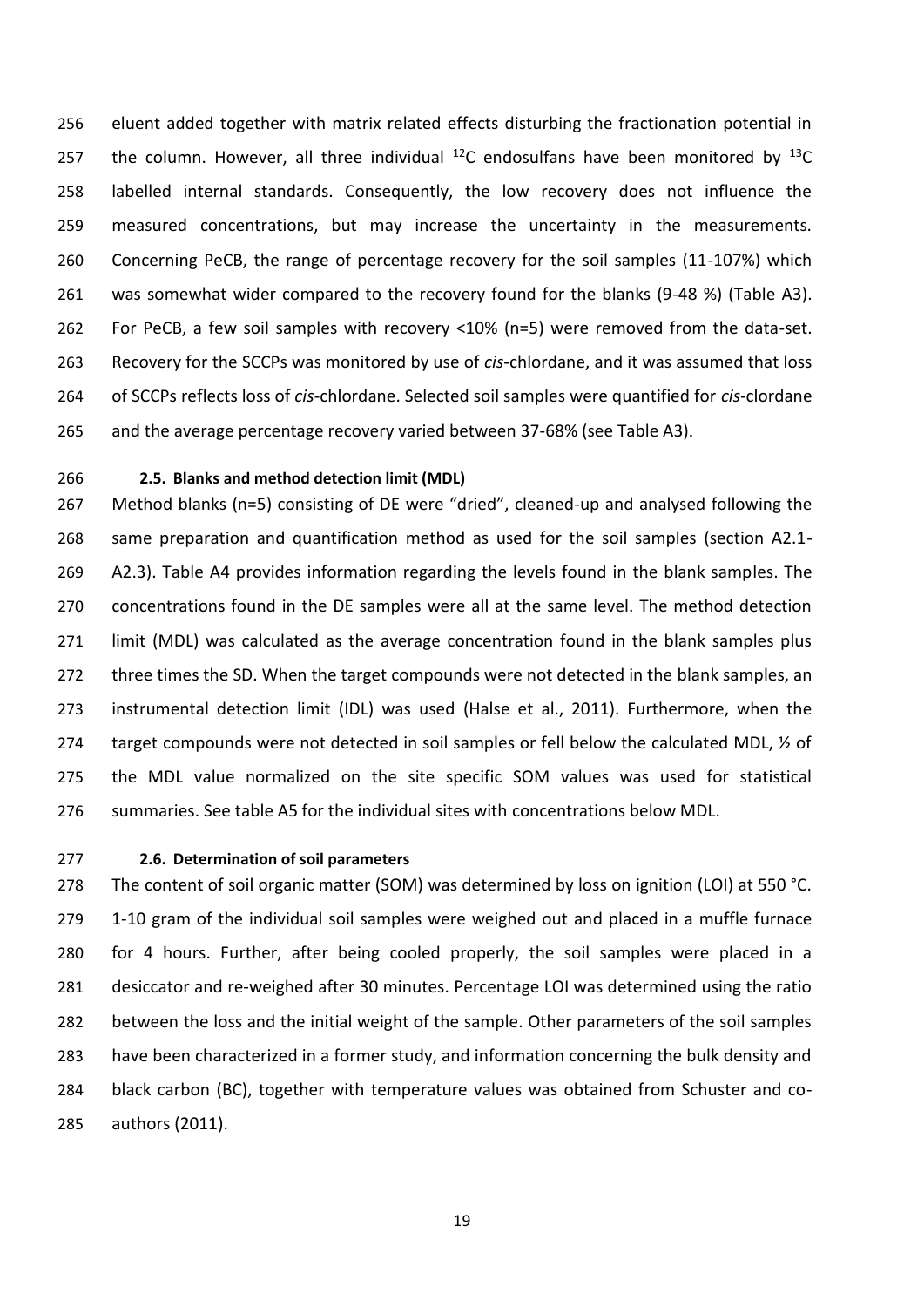#### <span id="page-19-0"></span>**2.7. Partitioning and fate in soil**

 Following Wong and Wania [\(2011\)](#page-24-1), we have mapped the equilibrium distribution and mobility potential in soils of selected POPs. Figure 1a) shows the equilibrium phase 289 distribution plot of log K<sub>OA</sub> vs log K<sub>AW</sub> (note: as log K<sub>OW</sub> =log K<sub>OA</sub> + log K<sub>AW</sub>, log K<sub>OW</sub> appears as diagonal bands). Data on physical-chemical properties for selected POPs (PCBs, PBDEs, HCB, individual endosulfans, PeCB and SCCPs) used to create these plots were taken from the literature [\(European Commision Joint Research centre, 1999;](#page-23-10) [Li et al., 2003;](#page-23-11) [Shen et al.,](#page-23-12)  [2005;](#page-23-12) [US EPA, 2011;](#page-23-13) [Wania and Dugani, 2003\)](#page-23-14). Concerning the phase distribution of the SCCPs, two sets of data was used. One was the EU risk assessment approach (EU-RAR) [\(European Commision Joint Research centre, 1999\)](#page-23-10), which contains of an average set of SCCP properties, shown as RAR in Figure 1., and the other approach includes a wide range of 297 physical-chemical properties going from the  $C_{10}Cl_2$  to  $C_{13}Cl_{12}$ , using data from Gawor et al. [\(2013\)](#page-23-15). If found in soils, organic contaminants which are located in the upper left region in Figure 1a) will favor the air-filled pores, while substances located in the lower left region will have a preference to be solved in the water phase while chemicals located in the upper right region will have a strong affinity for sorption to organic solids. Figure 1b, presents the 302 mobility potential of selected POPs in soils. In Figure 1b, we have instead plotted log  $K_{OC}$  vs 303 log KAW, (assuming K<sub>OC</sub>=0.35\*K<sub>OW</sub> [\(Seth et al., 1999\)](#page-23-16)). In this plot, components located in the upper left are more prone to vaporization, whereas components located in the lower left region are more prone to leaching, while components in the lower right are most prone to erosion. As demonstrated by Wong and Wania [\(2011\)](#page-24-1) it is possible to use the equilibrium phase distribution plot to estimate the percentages of chemical which resides in the air- and water-filled pore space as well as the percentage sorbed to organic solids for a given soil with certain characteristics (e.g. SOM content) at a specific temperature and water content [\(Wong and Wania, 2011\)](#page-24-1). This can also be done for the mobility plot (Fig. 1b), yet requires various mass transfer coefficients to be specified. However, as our study deals with multiple sites and soil conditions, such calculations have not been attempted as we are only interested in how these POPs are positioned relative to each other in order to compare how different POPs are expected to distribute and behave in soils. For a more detailed discussion, we refer to Wong and Wania [\(2011\)](#page-24-1).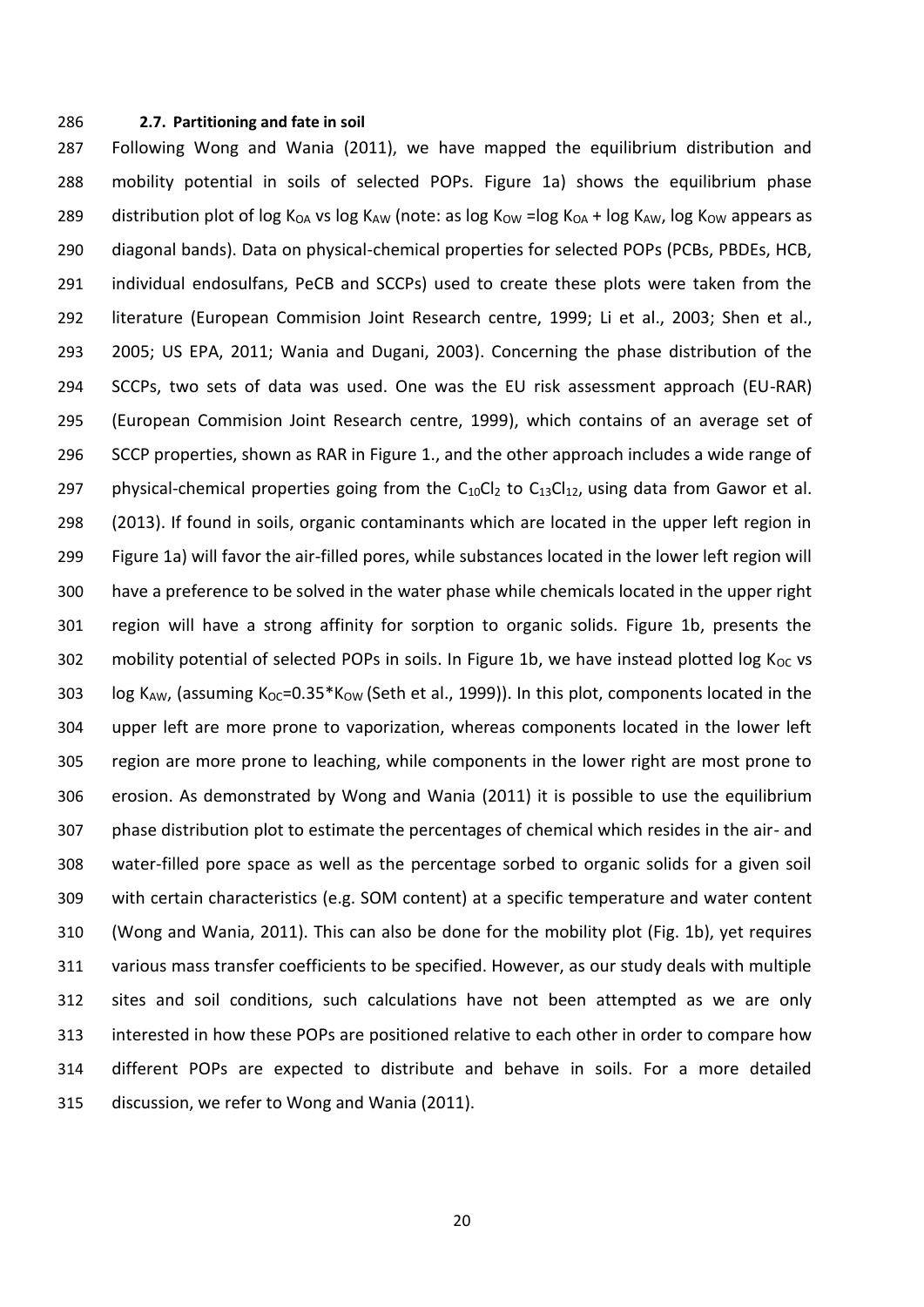#### <span id="page-20-0"></span>**2.8. Statistical analysis**

 In order to evaluate any linear relationship between two variables, Persons correlation (r) was estimated in Excel. Along with this, an significance value (p) for each correlation was also calculated, based in Student`s t-distribution. Various sample groups were tested in order to evaluate if the correlation was significant or not, by testing the null hypothesis. The null hypothesis states that the difference in the mean of the datasets tested, was zero. A two tailed t-test was implemented due to the datasets tested was both higher and lower compared to each other. If the p-value was lower than 0.05 (p<0.05), the datasets tested was significantly different from each other, and the null-hypothesis could be rejected. Similar, if the p-value was above 0.05 (p>0.05), the dataset tested was not significantly different from each other and the null hypothesis could not be rejected.

#### <span id="page-20-1"></span>**2.8.1.Outliers**

 The z-score was calculated for individual compounds as the ratio between the observed value and the average value, divided by the standard deviation. Four sites were identified with outliers for one or more compounds or compound groups. For Okehampton (WL, UK), 331 the concentration of  $\Sigma_5$ PBDEs was 1.817 ng/g dw (z=3.2). The concentration for PeCB at Birkenes (WL, Norway) was 1.359 ng/g dw (z=3.02), and the concentration of SCCPs at Tamokdalen (GL, Norway) was 280 ng/g dw (z=3.7). Onsøy (WL, Norway) was identified with 334 outliers for several compounds, i.e. Σendosulfans, endosulfan sulfate, β-endosulfan, and  $\Sigma_{31}$ PCB was 24.671 ng/g dw (z=5.9), 23.902 (z=5.9) ng/g dw, 0.706 ng/g dw (z=3.6) and 25.130 ng/g dw (z=4.8), respectively. Consequently these observations were excluded from the correlation analysis and the figures.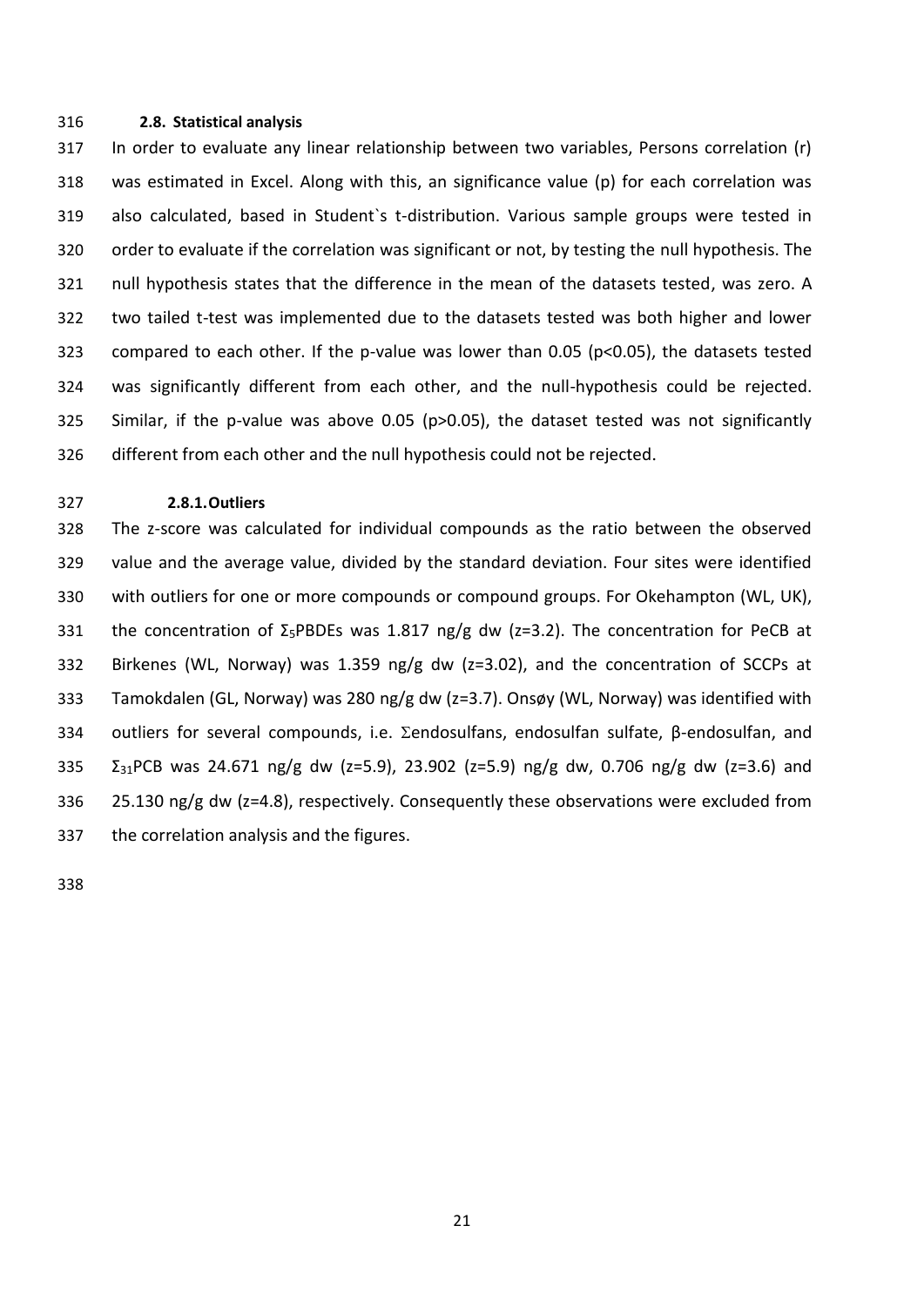# **3. Figures**

<span id="page-21-1"></span><span id="page-21-0"></span>

Figure A1 Map showing sampling sites in UK and Norway.[\(Schuster et al., 2011\)](#page-23-17)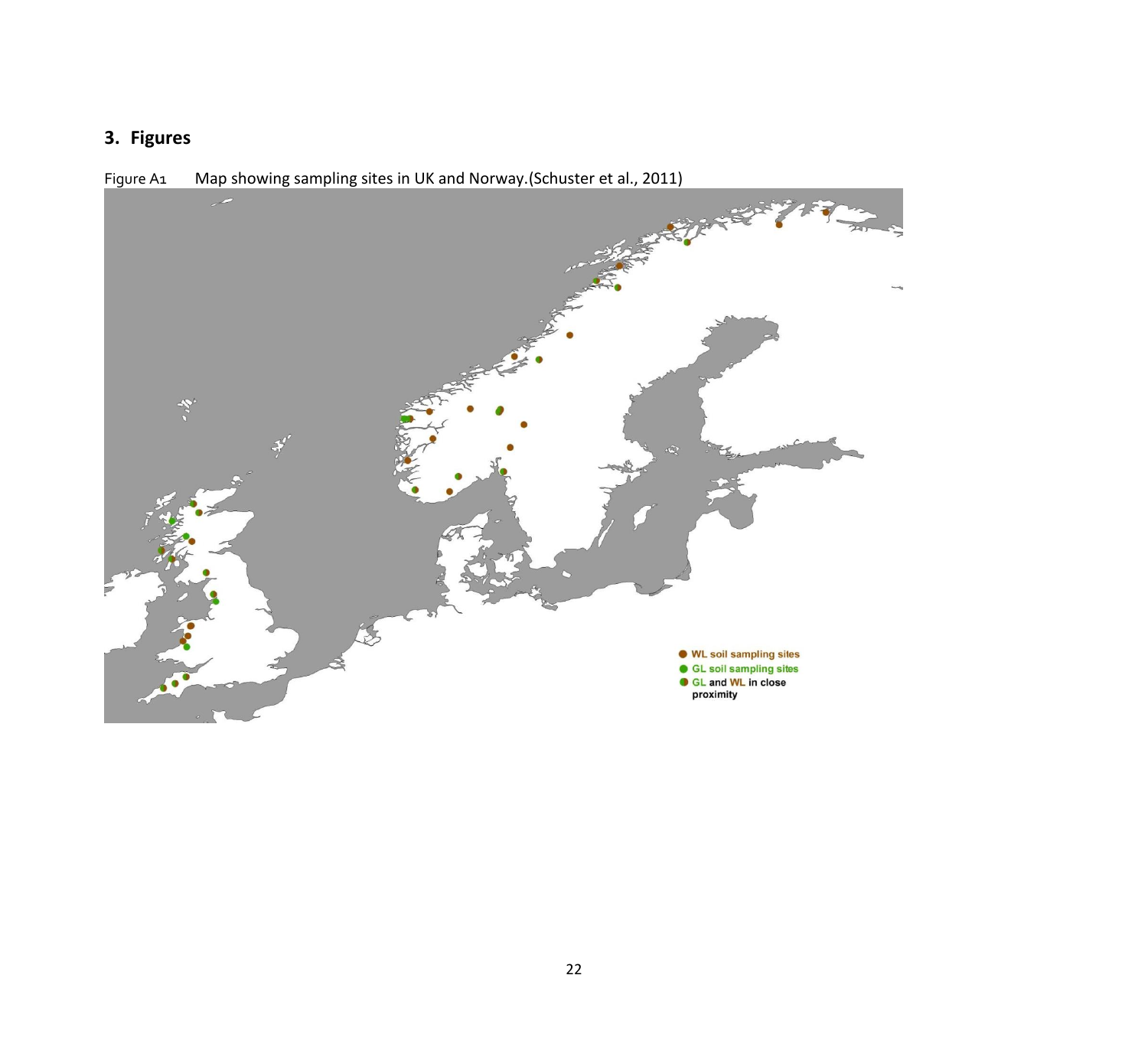<span id="page-22-0"></span>Figure A2 ASE cell with sample and packing material (DE and florisil)



<span id="page-22-1"></span>Figure A3 Flowchart for the clean-up and quantification.

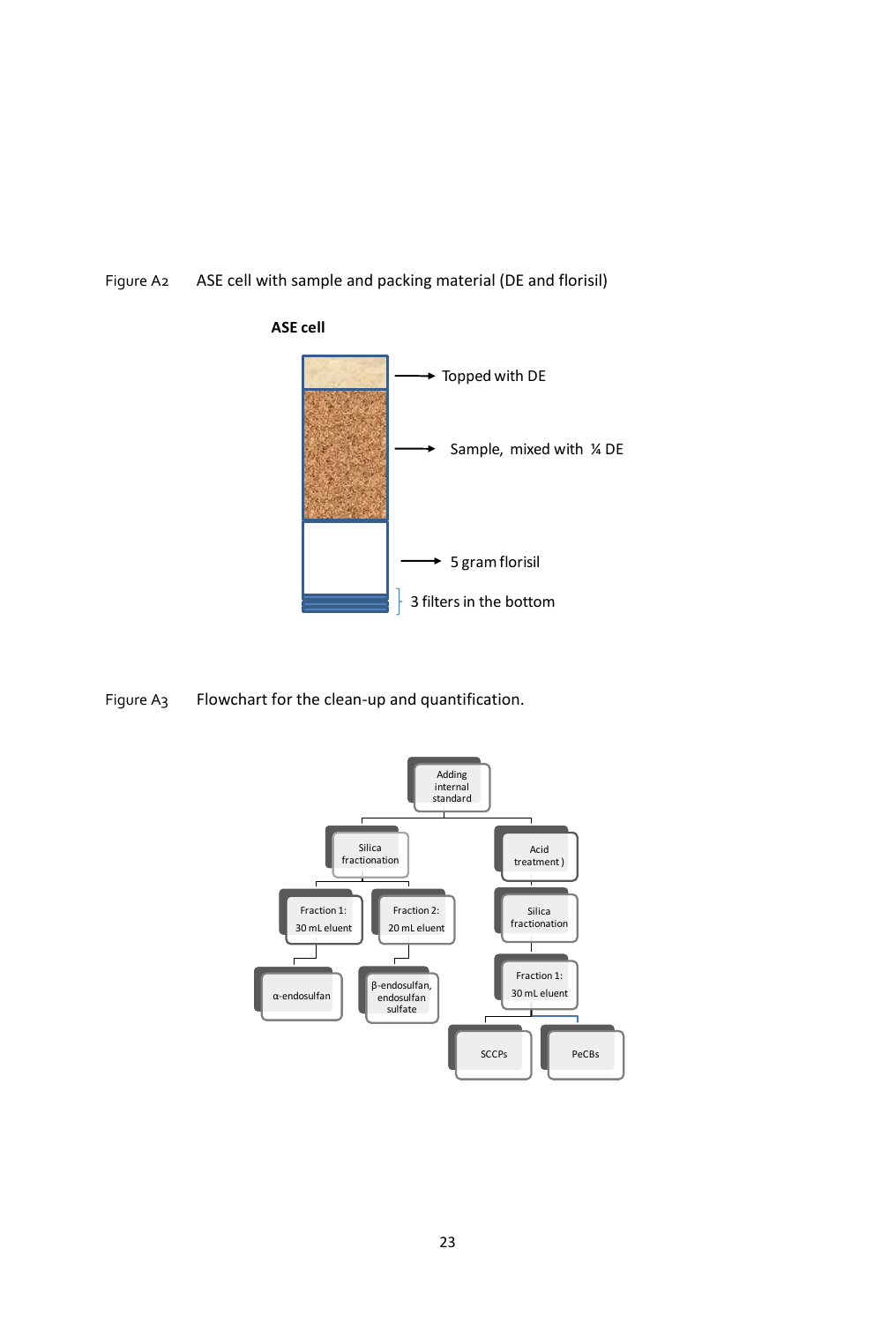## <span id="page-23-15"></span><span id="page-23-10"></span><span id="page-23-4"></span><span id="page-23-3"></span><span id="page-23-1"></span><span id="page-23-0"></span>**4. References**

- Borghini, F., Grimalt, J. O., Sanchez-Hernandez, J. C., and Bargagli, R. (2005). Organochlorine pollutants in soils and mosses from Victoria Land (Antarctica). *Chemosphere* **58**, 271-278.
- <span id="page-23-6"></span>European Commision Joint Research centre (1999). "European Union Risk Assessment Report."
- <span id="page-23-17"></span>Gawor, A., and Wania, F. (2013). Using quantitative structural property relationships, chemical fate models, and the chemical partitioning space to investigate the potential for long range transport and bioaccumulation of complex halogenated chemical mixtures. *Environmental Science-Processes & Impacts* **15**, 1671-1684.
- <span id="page-23-11"></span>Halse, A. K., Schlabach, M., Eckhardt, S., Sweetman, A., Jones, K. C., and Breivik, K. (2011). Spatial variability of POPs in European background air. *Atmospheric Chemistry and Physics* **11**, 1549- 1564.
- <span id="page-23-9"></span><span id="page-23-5"></span>Li, N. Q., Wania, F., Lei, Y. D., and Daly, G. L. (2003). A comprehensive and critical compilation, evaluation, and selection of physical-chemical property data for selected polychlorinated biphenyls. *Journal of Physical and Chemical Reference Data* **32**, 1545-1590.
- Roots, O., Roose, A., Kull, A., Holoubek, I., Cupr, P., and Klanova, J. (2010). Distribution pattern of PCBs, HCB and PeCB using passive air and soil sampling in Estonia. *Environmental Science and Pollution Research* **17**, 740-749.
- <span id="page-23-16"></span><span id="page-23-12"></span>Schuster, J. K., Gioia, R., Moeckel, C., Agarwal, T., Bucheli, T. D., Breivik, K., Steinnes, E., and Jones, K. C. (2011). Has the Burden and Distribution of PCBs and PBDEs Changed in European Background Soils between 1998 and 2008? Implications for Sources and Processes. *Environmental Science & Technology* **45**, 7291-7297.
- <span id="page-23-8"></span><span id="page-23-2"></span>Seth, R., Mackay, D., and Muncke, J. (1999). Estimating the organic carbon partition coefficient and its variability for hydrophobic chemicals. *Environmental Science & Technology* **33**, 2390-2394.
- <span id="page-23-7"></span>Shen, L., Wania, F., Lei, Y. D., Teixeira, C., Muir, D. C. G., and Bidleman, T. F. (2005). Atmospheric distribution and long-range transport behavior of organochlorine pesticides in north America. *Environmental Science & Technology* **39**, 409-420.
- Sverko, E., Tomy, G. T., Marvin, C. H., and Muir, D. C. G. (2012). Improving the Quality of Environmental Measurements on Short Chain Chlorinated Paraffins to Support Global Regulatory Efforts. *Environmental Science & Technology* **46**, 4697-4698.
- <span id="page-23-13"></span>Tomy, G. T., Stern, G. A., Muir, D. C. G., Fisk, A. T., Cymbalisty, C. D., and Westmore, J. B. (1997). Quantifying C-10-C-13 polychloroalkanes in environmental samples by high-resolution gas chromatography electron capture negative ion high resolution mass spectrometry. *Analytical Chemistry* **69**, 2762-2771.
- <span id="page-23-14"></span>US EPA (2011). Estimation Programs Interface Suite(TM) for Microsoft WIndows, v 4.1.
- Wang, X. T., Zhang, Y., Miao, Y., Ma, L. L., Li, Y. C., Chang, Y. Y., and Wu, M. H. (2013). Short-chain chlorinated paraffins (SCCPs) in surface soil from a background area in China: occurrence, distribution, and congener profiles. *Environmental Science and Pollution Research* **20**, 4742- 4749.
- Wania, F., and Dugani, C. B. (2003). Assessing the long-range transport potential of polybrominated diphenyl ethers: A comparison of four multimedia models. *Environmental Toxicology and Chemistry* **22**, 1252-1261.
- Wong, F., Robson, M., Diamond, M. L., Harrad, S., and Truong, J. (2009). Concentrations and chiral signatures of POPs in soils and sediments: A comparative urban versus rural study in Canada and UK. *Chemosphere* **74**, 404-411.